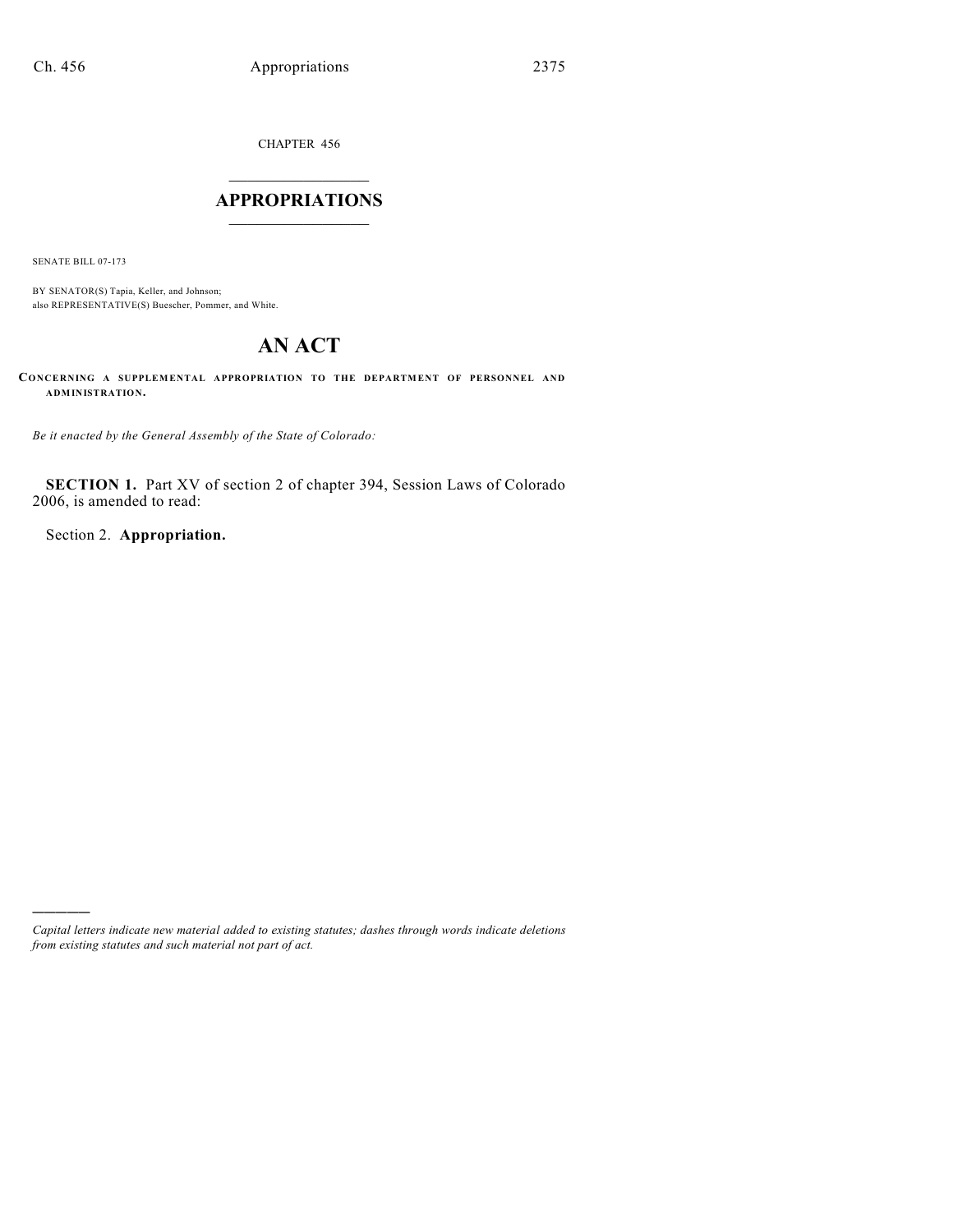|          |              |                |                | <b>APPROPRIATION FROM</b> |               |                |
|----------|--------------|----------------|----------------|---------------------------|---------------|----------------|
| ITEM &   | <b>TOTAL</b> | <b>GENERAL</b> | <b>GENERAL</b> | <b>CASH</b>               | CASH          | <b>FEDERAL</b> |
| SUBTOTAL |              | <b>FUND</b>    | <b>FUND</b>    | <b>FUNDS</b>              | <b>FUNDS</b>  | <b>FUNDS</b>   |
|          |              |                | <b>EXEMPT</b>  |                           | <b>EXEMPT</b> |                |
| \$       |              |                |                |                           |               |                |

## **PART XV DEPARTMENT OF PERSONNEL AND ADMINISTRATION**

## **(1) EXECUTIVE OFFICE**

| <b>Personal Services</b>       | 1,601,479            |           |                | $1,601,479(T)^{a}$        |
|--------------------------------|----------------------|-----------|----------------|---------------------------|
|                                | $(21.5$ FTE)         |           |                |                           |
| Health, Life, and Dental       | 1,736,246            | 479,246   | $9,096(T)^{6}$ | $1,247,904(T)$ °          |
| Short-term Disability          | 33,579               | 6,832     | $1,411(T)^{b}$ | 25,336(T) <sup>d</sup>    |
| Amortization Equalization      |                      |           |                |                           |
| Disbursement                   | 220,352              | 42,825    | $9,368(T)^{6}$ | $168, 159(T)^d$           |
| Salary Survey and Senior       |                      |           |                |                           |
| <b>Executive Service</b>       | 848,161              | 284,213   | $4,537(T)^{6}$ | $559,411(T)$ °            |
| Shift Differential             | 68,319               |           |                | 68,319°                   |
| Workers' Compensation          | 255,779              | 65,796    | $1.415(T)^{6}$ | $188,568($ T) $\degree$   |
|                                | 285,476              | 73,435    | $1,579(T)^{b}$ | $210,462(T)$ °            |
| <b>Operating Expenses</b>      | 99,842               |           |                | $99,842(T)^f$             |
| Legal Services for 3,432 hours | 232,587              | 202,196   |                | $30,391(T)$ <sup>c</sup>  |
| Administrative Law Judge       |                      |           |                |                           |
| Services                       | 2,516                | 2,516     |                |                           |
|                                | 582                  |           |                | $582(T)$ <sup>c</sup>     |
| Purchase of Services from      |                      |           |                |                           |
| Computer Center                | <del>1,107,058</del> | 1,034,198 |                | $72,860($ T) <sup>*</sup> |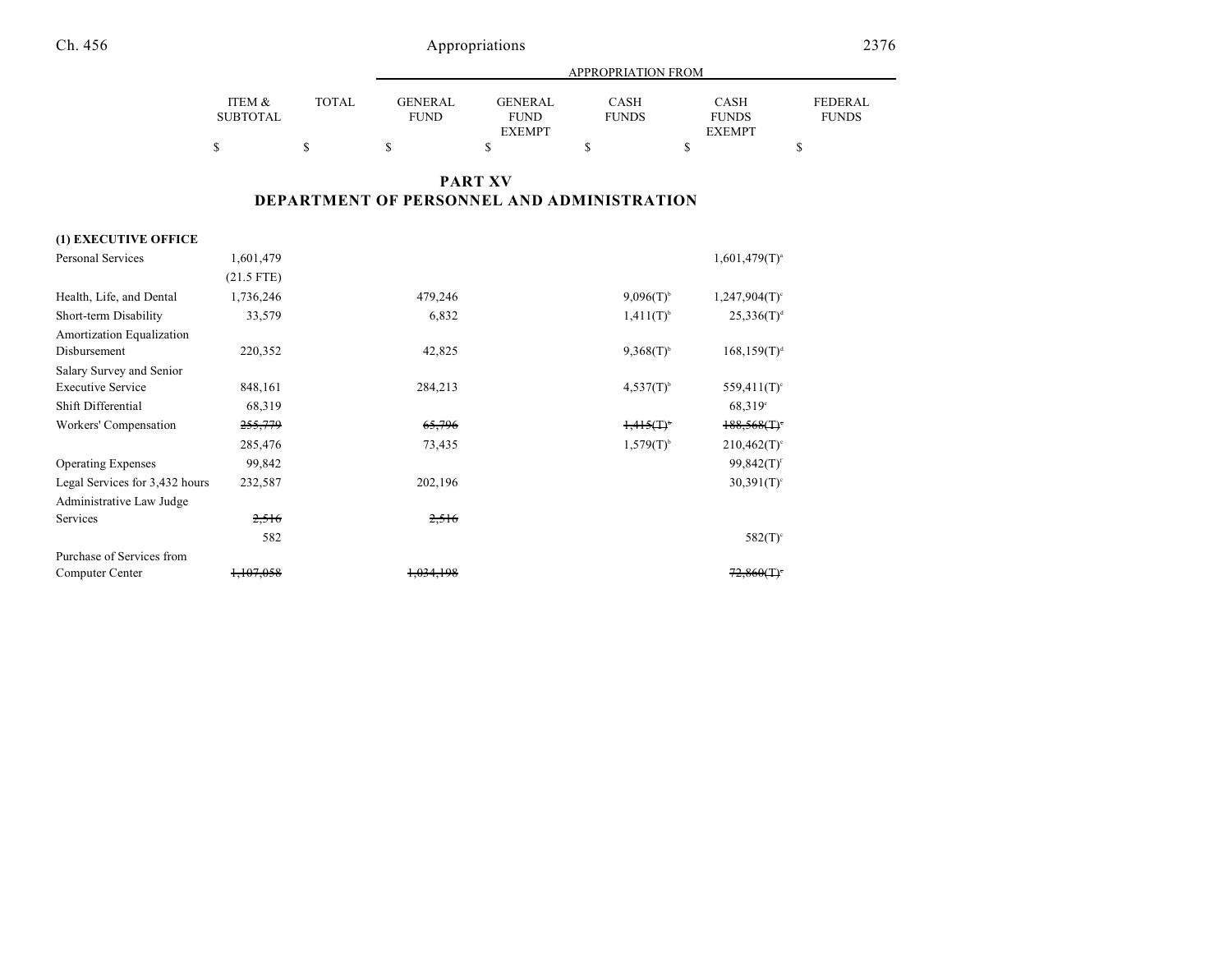|                                      | 3,857,882   |                      | 2,995,195 |                       | $862,687(T)$ <sup>c</sup>                 |
|--------------------------------------|-------------|----------------------|-----------|-----------------------|-------------------------------------------|
| Multiuse Network Payments            | 89,122      |                      |           |                       | 89,122(                                   |
|                                      | 36,257      |                      |           |                       | $36,257(T)$ °                             |
| Payment to Risk Management           |             |                      |           |                       |                                           |
| and Property Funds                   | 560,147     |                      | 144,091   | $3,098(1)^{6}$        | 412,958(T)                                |
|                                      | 1,068,603   |                      | 274,885   | $5,910(T)^{6}$        | $787,808(T)$ <sup>c</sup>                 |
| Vehicle Lease Payments               | 182,271     |                      | 2,910     |                       | $179,361($ T) <sup>-</sup>                |
|                                      | 133,507     |                      |           |                       | $130,597(T)$ <sup>c</sup>                 |
| Leased Space                         | 1,189,814   |                      | 459,521   | $16,346$ <sup>s</sup> | $713,947(T)$ <sup>c</sup>                 |
| Capitol Complex Leased Space         | 1,153,035   |                      | 539,826   |                       | $613,209(T)$ <sup>c</sup>                 |
| <b>Communications Services</b>       |             |                      |           |                       |                                           |
| Payments                             | 5,196       |                      |           |                       | $5,196($ T) <sup><math>\cdot</math></sup> |
|                                      | 1,151       |                      | 1,151     |                       |                                           |
| <b>Test Facility Lease</b>           | 119,842     |                      | 119,842   |                       |                                           |
| <b>Employment Security Contract</b>  |             |                      |           |                       |                                           |
| Payment                              | 17,400      |                      | 10,889    |                       | $6,511(T)^{h}$                            |
| <b>Employees Emeritus Retirement</b> | 11,370      |                      | 11,370    |                       |                                           |
| Health Insurance Portability and     |             |                      |           |                       |                                           |
| Accountability Act of 1996 -         |             |                      |           |                       |                                           |
| Security Remediation                 | 210,824     |                      | 67,509    |                       | $143,315(T)^{i}$                          |
|                                      | $(2.0$ FTE) |                      |           |                       |                                           |
| Governor's Transition                | 10,000      |                      | 10,000    |                       |                                           |
|                                      |             | <del>9,754,939</del> |           |                       |                                           |
|                                      |             | 12,936,308           |           |                       |                                           |

<sup>a</sup> Of this amount, \$1,553,281 shall be from indirect cost recoveries, and \$48,198 shall be from user fees from other state agencies.

<sup>b</sup> These amounts shall be from user fees from non state agencies.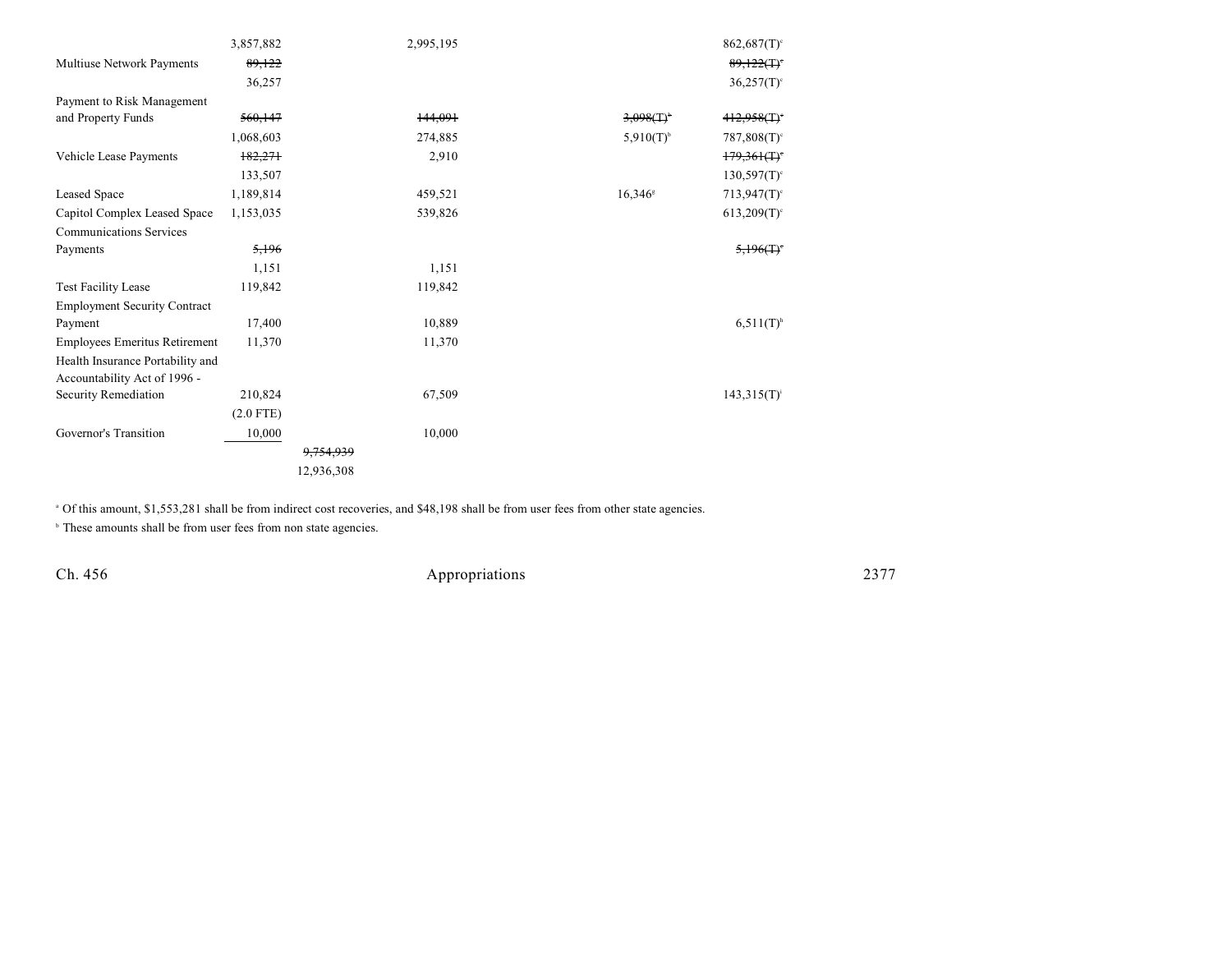|                 |       | ALLINOI INTERIORE LINORI |                |              |               |              |
|-----------------|-------|--------------------------|----------------|--------------|---------------|--------------|
| ITEM &          | TOTAL | GENERAL                  | <b>GENERAL</b> | CASH         | CASH          | FEDERAL      |
| <b>SUBTOTAL</b> |       | <b>FUND</b>              | <b>FUND</b>    | <b>FUNDS</b> | <b>FUNDS</b>  | <b>FUNDS</b> |
|                 |       |                          | <b>EXEMPT</b>  |              | <b>EXEMPT</b> |              |
|                 |       |                          |                |              |               |              |

APPROPRIATION FROM

These amounts shall be from user fees from other state agencies. c

<sup>d</sup> Of these amounts, \$143,809 shall be from user fees from other state agencies, \$27,191 shall be from indirect cost recoveries, and \$22,495 shall be from statewide indirect cost recoveries from the Department of Transportation.

 Of this amount, \$53,835(T) shall be from the Department of Personnel Revolving Fund created in Section 24-30-1108 (1), C.R.S., the Telecommunications <sup>e</sup> Revolving Fund created in Section 24-30-908 (1), C.R.S., and the Computer Services Revolving Fund created in Section 24-30-1606 (2), C.R.S., and \$14,484 shall be from reserves in the Public Safety Communications Trust Fund pursuant to Section 24-30-908.5 (1), C.R.S. For informational purposes, funds from the Department of Personnel Revolving Fund, the Computer Services Revolving Fund, and the Telecommunications Revolving Fund originate as user fees transferred from other state agencies.

<sup>r</sup> Of this amount, \$85,347 shall be from indirect cost recoveries and \$14,495 shall be from statewide indirect cost recoveries from the Department of Transportation. <sup>8</sup> This amount shall be from the Supplier Database Cash Fund created in Section 24-102-202.5 (2) (a), C.R.S.

<sup>h</sup> Of this amount, \$2,291 shall be from the Department of Human Services, \$1,228 shall be from the Department of Natural Resources, \$922 shall be from the Department of Personnel, \$744 shall be from the Department of Law, \$597 shall be from the Department of Agriculture, \$368 shall be from the Department of Public Health and Environment, \$101 shall be from the Department of Regulatory Agencies, \$88 shall be from the Department of Revenue, \$65 shall be from the Department of Local Affairs, \$62 shall be from the Department of Corrections, \$32 shall be from the Department of Public Safety, and \$13 shall be from the Department of State.

<sup>1</sup> This amount shall be from the Computer Services Revolving Fund pursuant to Section 24-30-1606 (2), C.R.S. For informational purposes, this amount originates as user fees transferred from other state agencies.

**(2) DIVISION OF HUMAN RESOURCES (A) Human Resource Services 14** (1) State Agency Services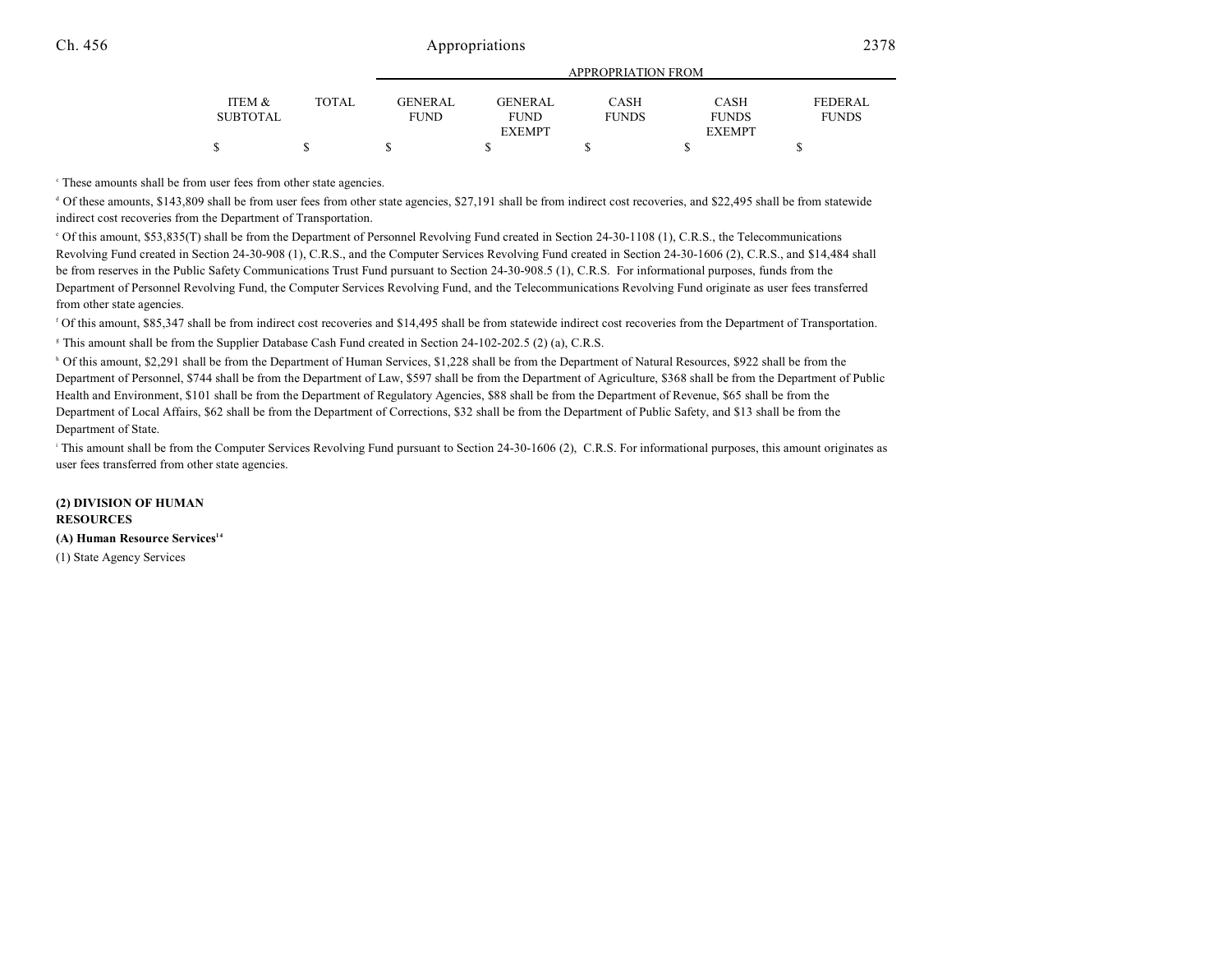| Personal Services         | 1,924,013    |                    |
|---------------------------|--------------|--------------------|
|                           | $(27.2$ FTE) |                    |
| <b>Operating Expenses</b> | 88,462       |                    |
|                           | 2,012,475    | $2,012,475(T)^{3}$ |

 Of this amount, \$1,924,013 shall be from indirect cost recoveries and \$88,462 shall be from statewide indirect cost recoveries from the Department of <sup>a</sup> Transportation.

| (2) Training Services           |             |                       |                          |
|---------------------------------|-------------|-----------------------|--------------------------|
| Personal Services               | 62,122      | $25,572$ <sup>a</sup> | $36,550(T)$ <sup>b</sup> |
|                                 | $(1.0$ FTE) |                       |                          |
| <b>Operating Expenses</b>       | 17,169      |                       | $17,169(T)^{b}$          |
| <b>Indirect Cost Assessment</b> | 31,309      |                       | $31,309(T)$ <sup>b</sup> |
|                                 | 110,600     |                       |                          |

<sup>a</sup> This amount shall be from the sale of job reference manuals to and training revenue from non-state agencies.

<sup>b</sup> These amounts shall be from training revenue from state agencies.

| 288.733     |                  |
|-------------|------------------|
| $(4.5$ FTE) |                  |
| 37,233      |                  |
| 50,698      |                  |
| 376,664     | $376,664(T)^{4}$ |
|             |                  |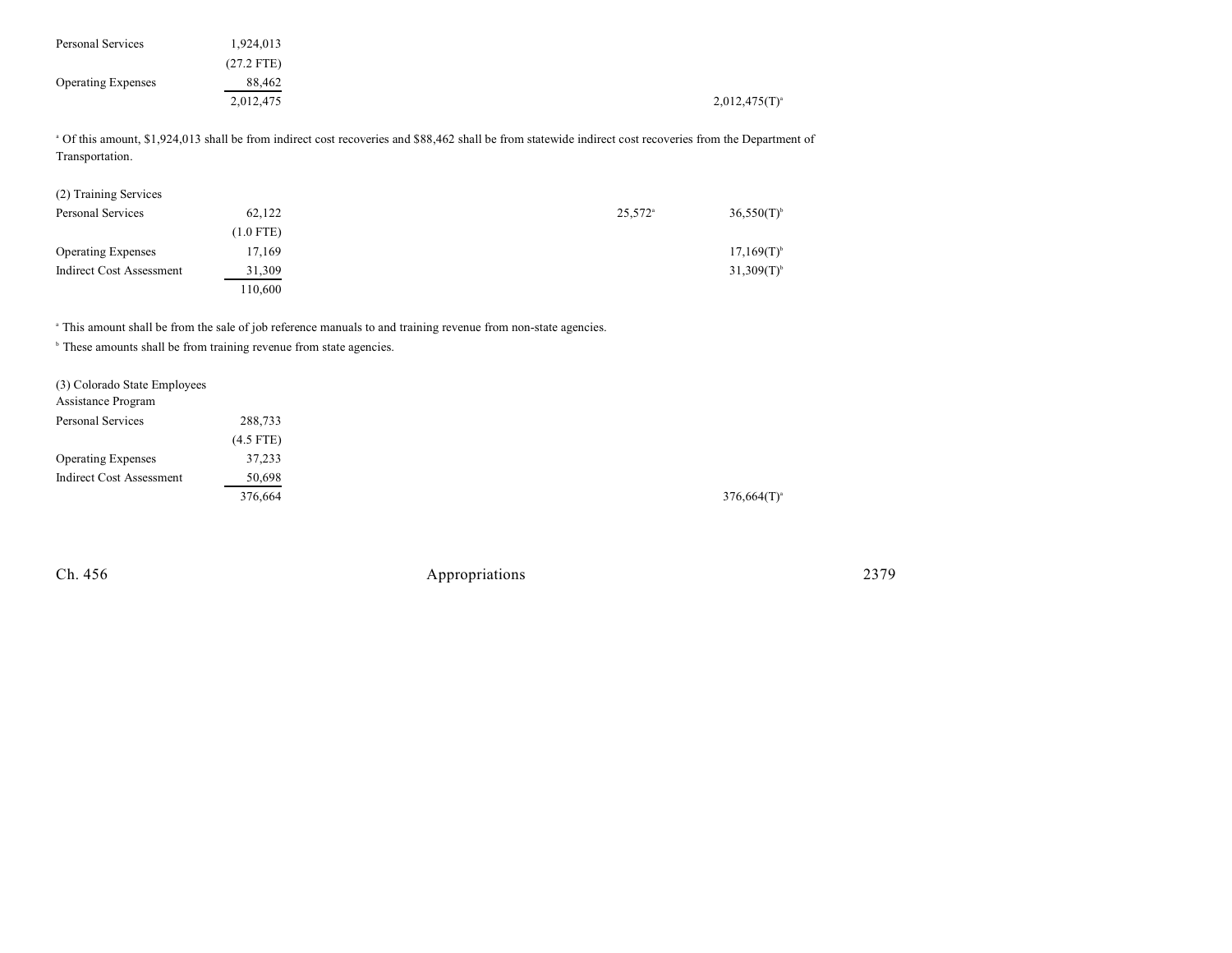|                 |       |                | APPROPRIATION FROM |              |               |                |  |
|-----------------|-------|----------------|--------------------|--------------|---------------|----------------|--|
|                 |       |                |                    |              |               |                |  |
| ITEM &          | TOTAL | <b>GENERAL</b> | <b>GENERAL</b>     | <b>CASH</b>  | CASH          | <b>FEDERAL</b> |  |
| <b>SUBTOTAL</b> |       | <b>FUND</b>    | <b>FUND</b>        | <b>FUNDS</b> | <b>FUNDS</b>  | <b>FUNDS</b>   |  |
|                 |       |                | <b>EXEMPT</b>      |              | <b>EXEMPT</b> |                |  |
|                 |       |                |                    |              |               |                |  |

<sup>a</sup> This amount shall be set forth by the Department in the program procedures adopted pursuant to Section 24-50-604 (1) (k) (IV), C.R.S., and may include, but need not be limited to, funds from the Group Benefit Plans Reserve Fund created in Section 24-50-613 (1), C.R.S., the Risk Management Fund created in Section 24-30-1510 (1), C.R.S., and any interest derived from said funds.

| (B) Employee Benefits Services  |              |                       |
|---------------------------------|--------------|-----------------------|
| <b>Personal Services</b>        | 910,052      | 910,052 <sup>a</sup>  |
|                                 | $(12.0$ FTE) |                       |
| <b>Operating Expenses</b>       | 52,225       | $52,225^{\circ}$      |
| <b>Utilization Review</b>       | 40,000       | $40,000^{\circ}$      |
| Deferred Compensation Plans     | 84,500       | $84,500^{\circ}$      |
| Deferred Compensation           |              |                       |
| Administration (TPA)            | 682,000      | $682,000^{\circ}$     |
| Defined Contribution Plans      | 11,226       | $11,226$ <sup>d</sup> |
| <b>Indirect Cost Assessment</b> | 119,766      | $119,766^{\circ}$     |
|                                 | 1,899,769    |                       |

<sup>a</sup> Of this amount, \$713,066 shall be from the Group Benefit Plans Reserve Fund pursuant to Section 24-50-613 (2), C.R.S., \$261,854 shall be from the Deferred Compensation Administration Fund pursuant to Section 24-52-102 (5) (a), C.R.S., and \$107,123 shall be from the Defined Contribution Plan Administration Fund pursuant to Section 24-52-203 (9) (b), C.R.S.

 $\mu$  This amount shall be from the Group Benefit Plans Reserve Fund, pursuant to Section 24-50-613 (2), C.R.S.

<sup>e</sup> These amount shall be from the Deferred Compensation Administration Fund, pursuant to Section 24-52-102 (5) (a), C.R.S.

<sup>d</sup> This amount shall be from the Defined Contribution Plan Administration Fund, pursuant to Section 24-52-203 (9) (b), C.R.S.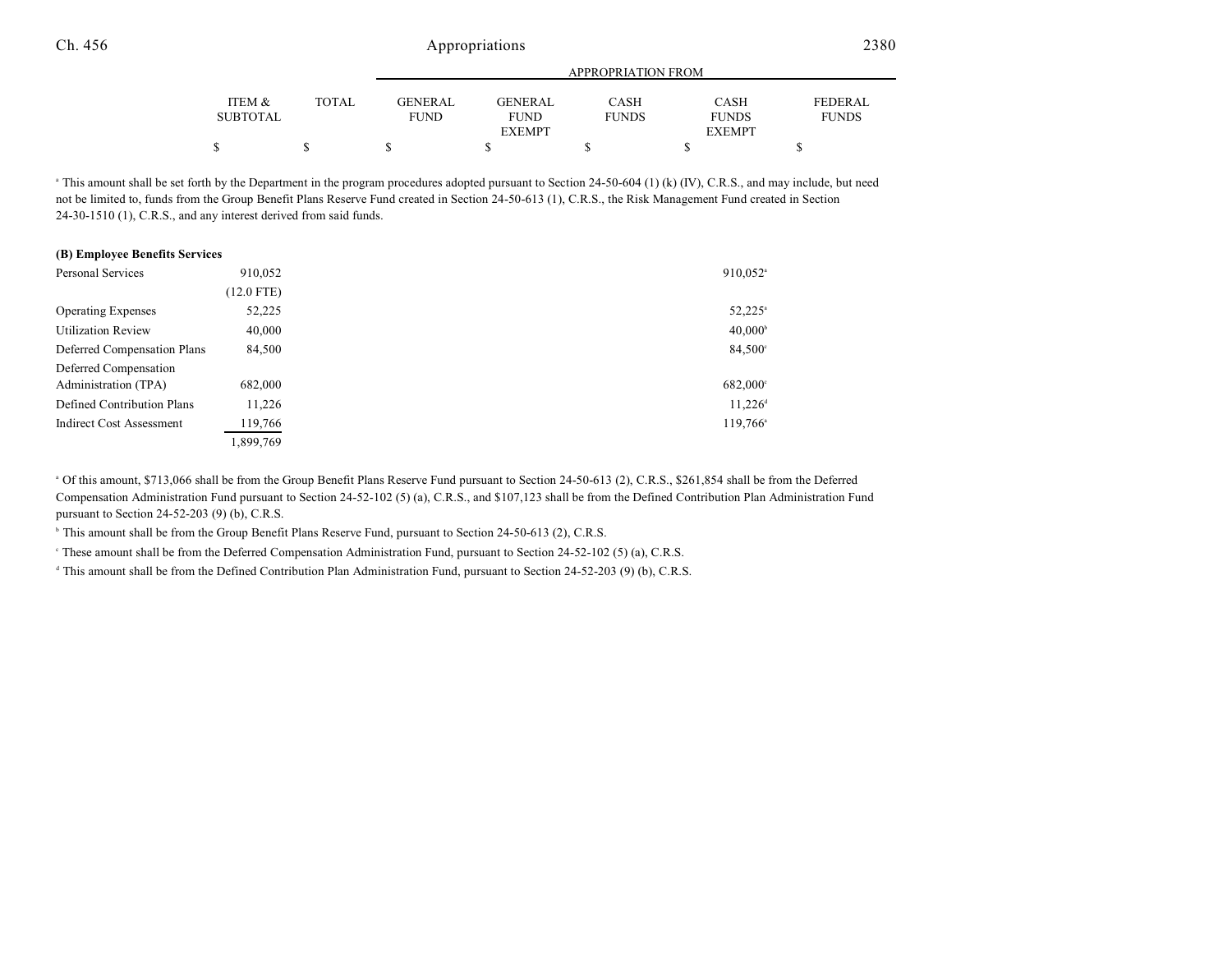| (C) Risk Management Services    |            |                              |                               |
|---------------------------------|------------|------------------------------|-------------------------------|
| Personal Services               | 579,219    |                              | $579,219(T)^a$                |
|                                 |            |                              | $(9.0$ FTE)                   |
| <b>Operating Expenses</b>       | 57,104     |                              | $57,104(T)^a$                 |
| Legal Services for 31,860 hours | 2,159,152  |                              | $2,159,152(T)^{6}$            |
| <b>Liability Premiums</b>       | 6,170,969  | $418,272($ T) <sup>*</sup>   | $5,752,697$ (T) <sup>*</sup>  |
|                                 | 8,345,546  | 565,666 $(T)^c$              | $7,779,880(T)^{b}$            |
| <b>Property Premiums</b>        | 5,846,006  | $448,283$ $(T)^4$            | $5,397,723$ (T) <sup>-</sup>  |
|                                 | 8,805,849  | $675,249(T)^{d}$             | $8,130,600(T)^c$              |
| Workers' Compensation           |            |                              |                               |
| Premiums                        | 30,075,696 | $3,663,139($ T) <sup>e</sup> | $26,412,557$ (T) <sup>s</sup> |
|                                 | 30,305,844 | $3,691,170(T)$ <sup>f</sup>  | $26,614,674(T)^{s}$           |
| <b>Indirect Cost Assessment</b> | 139,450    |                              | $139,450(T)^{a}$              |
|                                 | 45,027,596 |                              |                               |
|                                 | 50,392,164 |                              |                               |

<sup>a</sup> Of these amounts, \$543,213 shall be from the State Employee Workers' Compensation Account pursuant to Section 24-30-1510.7 (2), C.R.S., \$124,463 shall be from the Risk Management Fund pursuant to Section 24-30-1510 (3), C.R.S., and \$108,097 shall be from the Self-Insured Property Fund pursuant to Section 24-30-1510.5 (3), C.R.S.

<sup>b</sup> These amounts shall be from state agency appropriations to the Risk Management Fund created pursuant to Section 24-30-1510 (1), C.R.S. For informational purposes, moneys in the fund are continuously appropriated for purposes other than the direct and indirect administrative costs of operating the risk management system.

<sup>e</sup> This amount shall be from enterprises within state agency appropriations to the Risk Management Fund created in Section 24-30-1510 (1), C.R.S. For informational purposes, moneys in the fund are continuously appropriated for purposes other than the direct and indirect administrative costs of operating the risk management system.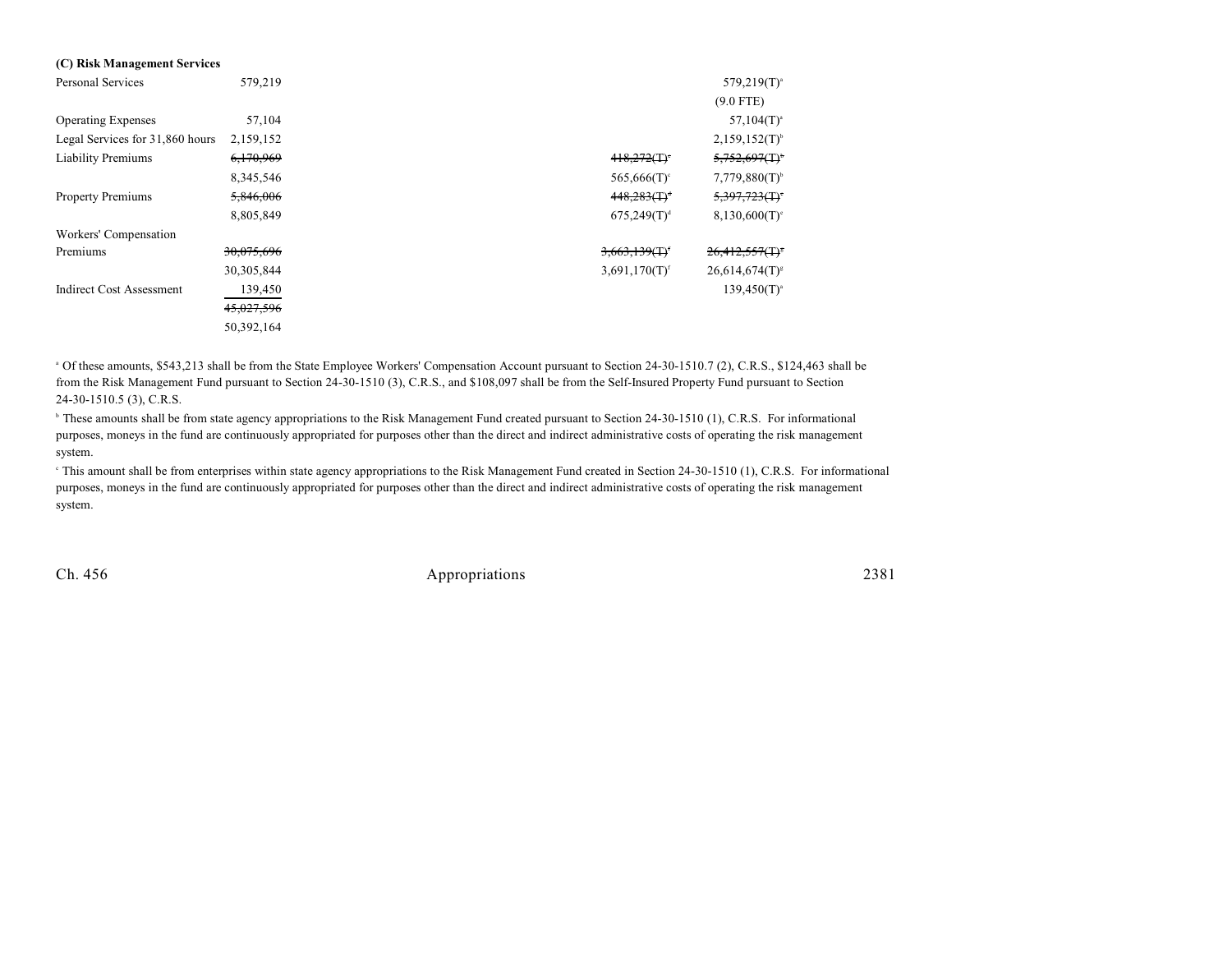|                 |        |             | APPROPRIATION FROM |              |               |              |  |
|-----------------|--------|-------------|--------------------|--------------|---------------|--------------|--|
|                 |        |             |                    |              |               |              |  |
| ITEM &          | TOTAL. | GENER AL    | <b>GENERAL</b>     | CASH         | <b>CASH</b>   | FEDERAL      |  |
| <b>SUBTOTAL</b> |        | <b>FUND</b> | <b>FUND</b>        | <b>FUNDS</b> | <b>FUNDS</b>  | <b>FUNDS</b> |  |
|                 |        |             | <b>EXEMPT</b>      |              | <b>EXEMPT</b> |              |  |
|                 | S      |             |                    |              |               |              |  |

<sup>d</sup> This amount shall be from enterprises within state agency appropriations to the Self-Insured Property Fund created in Section 24-30-1510.5 (1), C.R.S. For informational purposes, moneys in the fund are continuously appropriated for purposes other than the direct and indirect administrative costs of operating the risk management system.

<sup>e</sup> This amount shall be from state agency appropriations to the Self-Insured Property Fund created pursuant to Section 24-30-1510.5 (1), C.R.S. For informational purposes, moneys in the fund are continuously appropriated for purposes other than the direct and indirect administrative costs of operating the risk management system.

<sup>f</sup> This amount shall be from enterprises within state agency appropriations to the State Employee Workers' Compensation Account, established pursuant to Section 24-30-1510.7 (2), C.R.S.

<sup>8</sup> This amount shall be from state agency appropriations to the State Employee Workers' Compensation Account, established pursuant to Section 24-30-1510.7 (2), C.R.S.

> 49,427,104 54,791,672

#### **(3) PERSONNEL BOARD**

| Personal Services         | 427,810     | 20,586  | $1.198$ <sup>a</sup> | $406,026(T)$ <sup>b</sup> |
|---------------------------|-------------|---------|----------------------|---------------------------|
|                           | $(4.8$ FTE) |         |                      |                           |
| <b>Operating Expenses</b> | 29,033      |         |                      | $29,033(T)$ °             |
|                           |             | 456,843 |                      |                           |

<sup>a</sup> This amount shall be from receipts collected for copies of information and case documentation.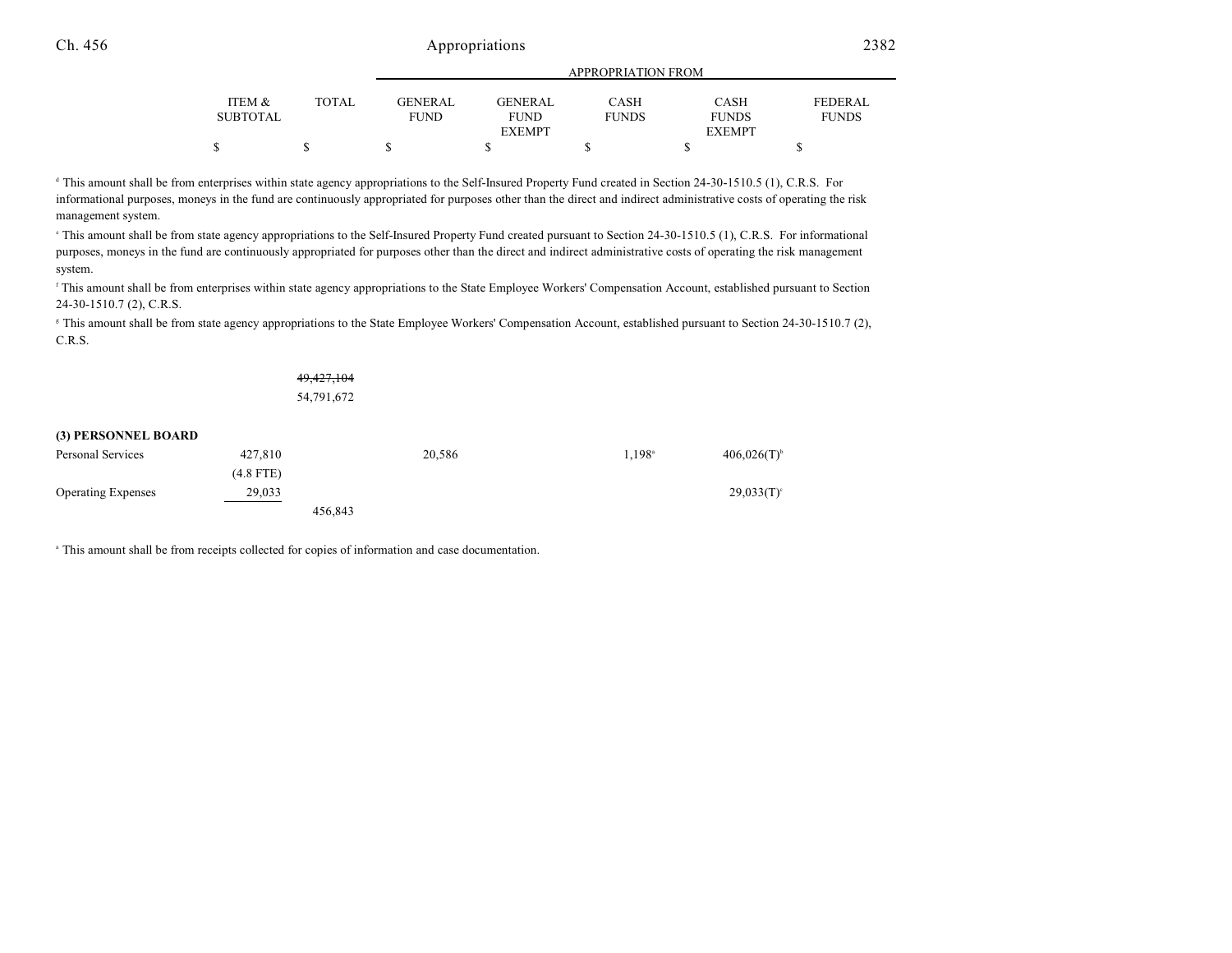<sup>b</sup> Of this amount, \$255,060 shall be from statewide indirect cost recoveries from the Department of Transportation, \$150,166 shall be from statewide indirect cost recoveries from the Department of Labor and Employment, and \$800 shall be from receipts from state agencies for copies of information and case documentation. This amount shall be from statewide indirect cost recoveries from the Department of Labor and Employment. <sup>c</sup>

|  | (4) CENTRAL SERVICES |  |
|--|----------------------|--|
|--|----------------------|--|

| (A) Administration        |              |
|---------------------------|--------------|
| Personal Services         | 680,479      |
|                           | $(10.0$ FTE) |
| <b>Operating Expenses</b> | 77.427       |
| Indirect Cost Assessment  | 118,539      |
|                           | 876,445      |

<sup>a</sup> This amount shall be from user fees from non-state agencies and from enterprises within other state agencies deposited in the Department of Personnel Revolving Fund pursuant to Section 24-30-1108 (2), C.R.S., and the Motor Fleet Management Fund pursuant to Section 24-30-1115 (1), C.R.S.

<sup>b</sup> This amount shall be from user fees from other state agencies deposited in the Department of Personnel Revolving Fund pursuant to Section 24-30-1108 (2), C.R.S., and the Motor Fleet Management Fund pursuant to Section 24-30-1115 (1), C.R.S.

#### **(B) Integrated Document Factory**

| (1) Reprographics Services |              |                  |                    |
|----------------------------|--------------|------------------|--------------------|
| Personal Services          | 1,164,275    |                  |                    |
|                            | $(24.6$ FTE) |                  |                    |
| <b>Operating Expenses</b>  | 2,304,752    |                  |                    |
| Indirect Cost Assessment   | 237,079      |                  |                    |
|                            | 3,706,106    | $305,456(T)^{a}$ | $3,400,650(T)^{6}$ |

<sup>a</sup> This amount shall be from user fees from non-state agencies and from enterprises within other state agencies deposited in the Department of Personnel Revolving Fund pursuant to Section 24-30-1108 (2), C.R.S.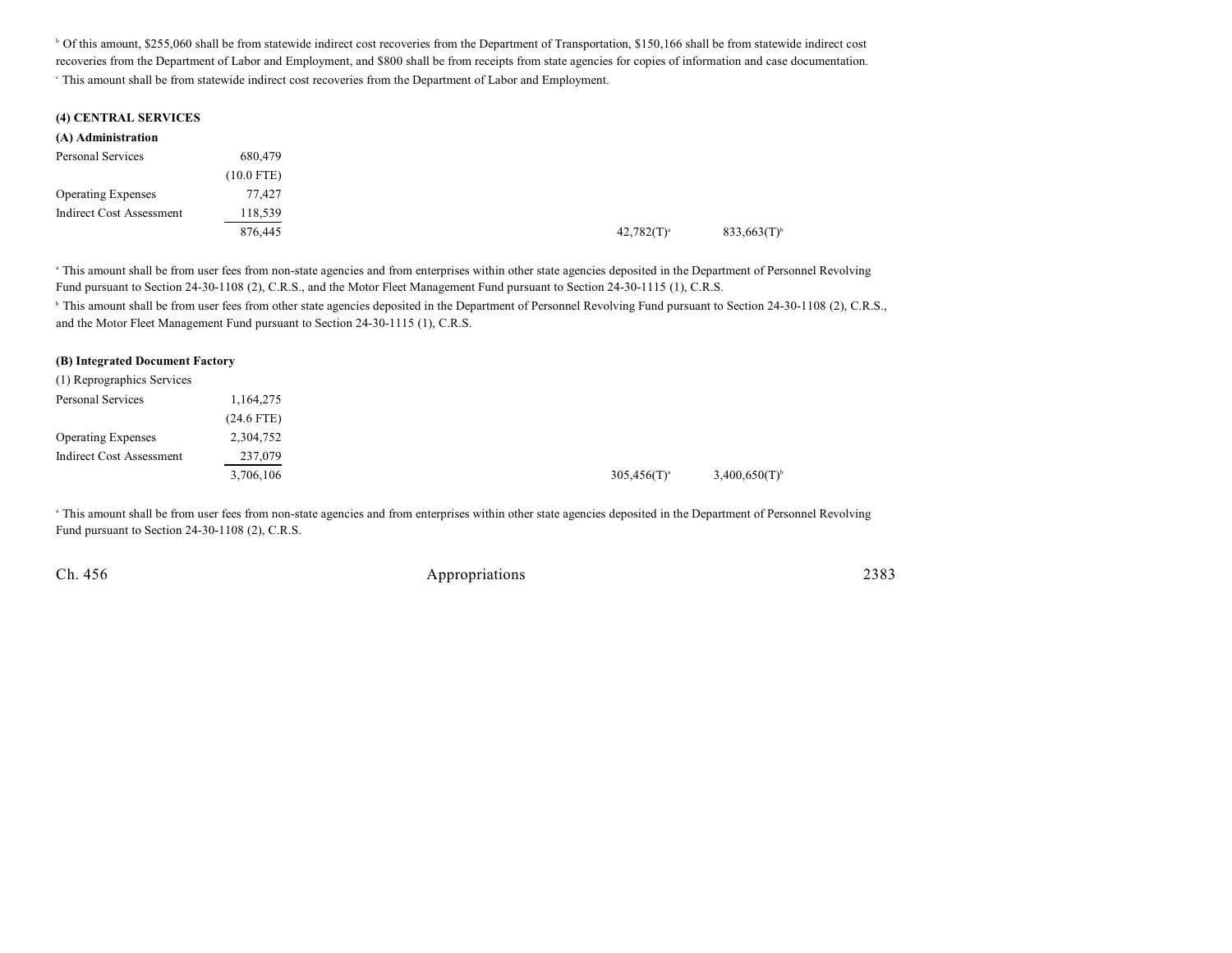|                 |       | APPROPRIATION FROM |                |              |               |                |  |
|-----------------|-------|--------------------|----------------|--------------|---------------|----------------|--|
|                 |       |                    |                |              |               |                |  |
| ITEM &          | TOTAL | <b>GENERAL</b>     | <b>GENERAL</b> | CASH         | CASH          | <b>FEDERAL</b> |  |
| <b>SUBTOTAL</b> |       | <b>FUND</b>        | <b>FUND</b>    | <b>FUNDS</b> | <b>FUNDS</b>  | <b>FUNDS</b>   |  |
|                 |       |                    | <b>EXEMPT</b>  |              | <b>EXEMPT</b> |                |  |
|                 |       |                    |                |              |               |                |  |

<sup>b</sup> This amount shall be from user fees from other state agencies deposited in the Department of Personnel Revolving Fund pursuant to Section 24-30-1108 (2), C.R.S.

| (2) Document Solutions Group    |              |
|---------------------------------|--------------|
| Personal Services               | 2,433,690    |
|                                 | 2,708,250    |
|                                 | $(46.7$ FTE) |
| <b>Operating Expenses</b>       | 319,846      |
| Utilities                       | 31,745       |
| <b>Indirect Cost Assessment</b> | 197,566      |
|                                 | 2,982,847    |
|                                 | 3,257,407    |

<sup>a</sup> This amount shall be from user fees from non-state agencies and from enterprises within other state agencies deposited in the Department of Personnel Revolving Fund pursuant to Section 24-30-1108 (2), C.R.S.

<sup>b</sup> This amount shall be from user fees from other agencies deposited in the Department of Personnel Revolving Fund pursuant to Section 24-30-1108 (2), C.R.S.

| (3) Mail Services         |              |
|---------------------------|--------------|
| Personal Services         | 1,127,967    |
|                           | $(31.0$ FTE) |
| <b>Operating Expenses</b> | 7.329.529    |
| Indirect Cost Assessment  | 355,618      |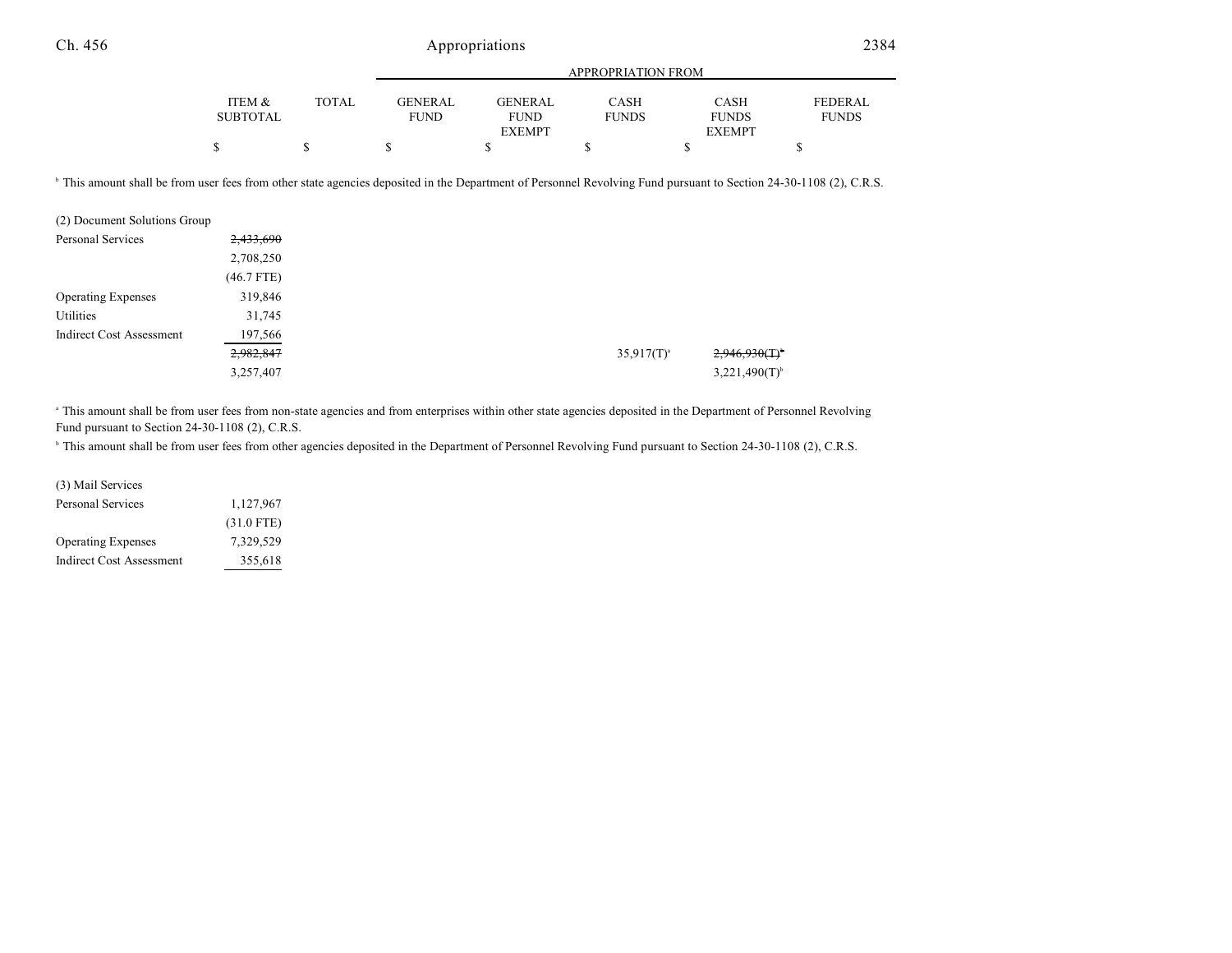<sup>a</sup> This amount shall be from user fees from non-state agencies and from enterprises within other state agencies deposited in the Department of Personnel Revolving Fund pursuant to Section 24-30-1108 (2), C.R.S.

<sup>b</sup> This amount shall be from user fees from other agencies deposited in the Department of Personnel Revolving Fund pursuant to Section 24-30-1108 (2), C.R.S.

#### **(C) Fleet Management Program and Motor Pool Services**

| Personal Services                          | 777,714                   |  |                             |             |
|--------------------------------------------|---------------------------|--|-----------------------------|-------------|
|                                            | $(16.0$ FTE)              |  |                             |             |
| <b>Operating Expenses</b>                  | 15,605,339                |  |                             |             |
|                                            | 17,316,886                |  |                             |             |
| Vehicle Replacement Lease,                 |                           |  |                             |             |
| Purchase or Lease/Purchase <sup>100a</sup> | 13,650,327                |  |                             |             |
|                                            | $12,460,951$ <sup>a</sup> |  |                             |             |
| <b>Indirect Cost Assessment</b>            | 632,210                   |  |                             |             |
|                                            | 30,665,590                |  | $1,847,561(T)$ <sup>b</sup> | 28,818,029° |
|                                            | 31,187,761                |  |                             | 29,340,200° |
|                                            |                           |  |                             |             |

<sup>a</sup> Pursuant to Section 24-82-801 (2), C.R.S., the Department of Personnel and Administration is authorized to enter into a lease-purchase agreement for the approved FY 2006-07 vehicle replacements and additions. The lease-purchase agreement shall be for a period of up to 8 years and shall not exceed an amount over \$18,000,000.

<sup>h</sup> This amount shall be from user fees from enterprises within other state agencies deposited in the Motor Fleet Management Fund pursuant to Section 24-30-1115, C.R.S. Of this amount, it is estimated that \$1,611,427 shall be from the Division of Wildlife, \$178,619 shall be from user fees from the Colorado State Lottery, and \$57,515 shall be from the Department of Corrections.

<sup>c</sup> Of this amount, \$28,118,029(T) \$28,640,200(T) shall be from user fees from other agencies deposited in the Motor Fleet Management Fund pursuant to Section 24-30-1115, C.R.S., and \$700,000 shall be from the Motor Fleet Management Fund reserve balance pursuant to Section 24-30-1115, C.R.S.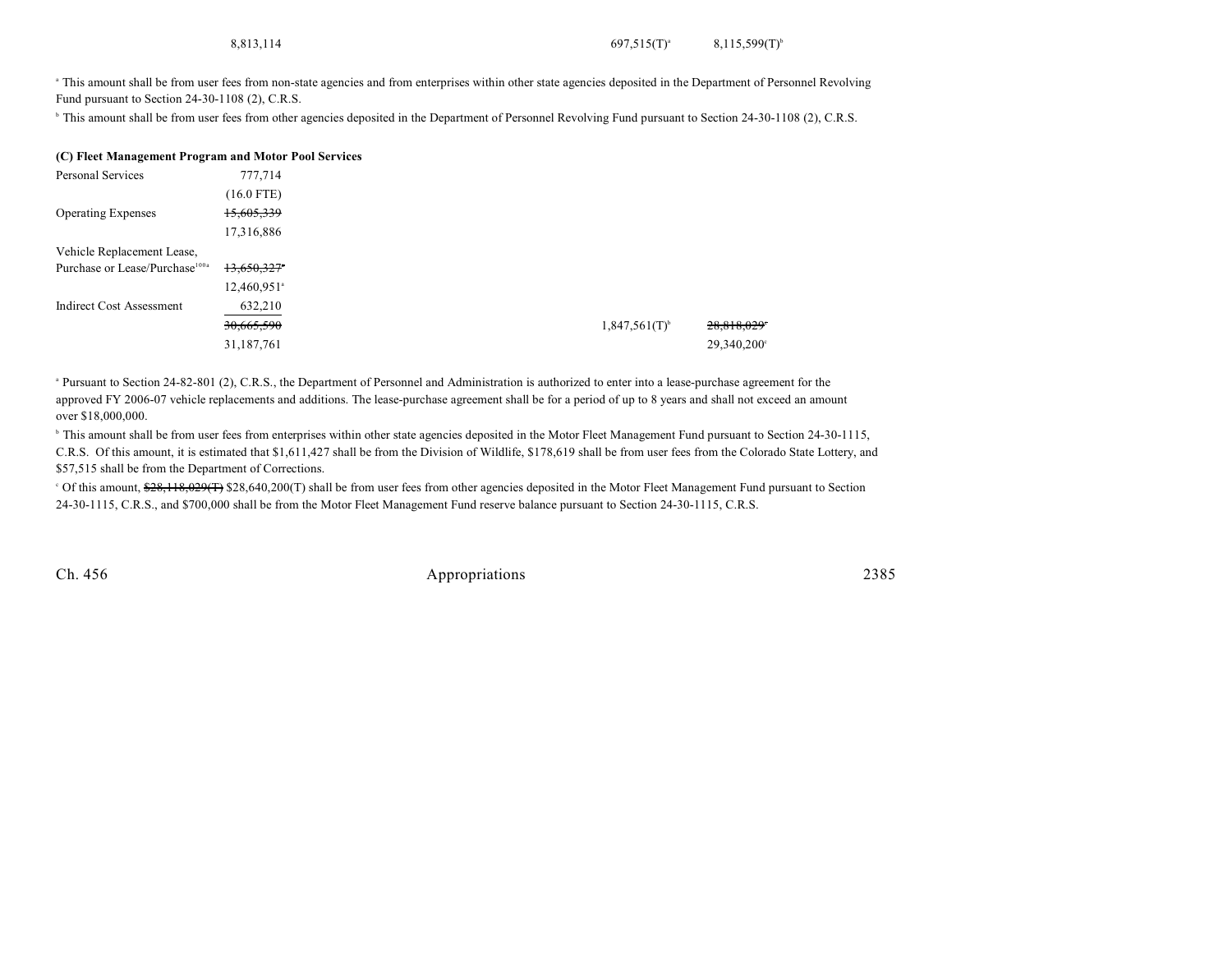$\begin{array}{ccccccccccc} \texttt{S} & \texttt{S} & \texttt{S} & \texttt{S} & \texttt{S} & \texttt{S} & \texttt{S} & \texttt{S} & \texttt{S} & \texttt{S} & \texttt{S} & \texttt{S} & \texttt{S} & \texttt{S} & \texttt{S} & \texttt{S} & \texttt{S} & \texttt{S} & \texttt{S} & \texttt{S} & \texttt{S} & \texttt{S} & \texttt{S} & \texttt{S} & \texttt{S} & \texttt{S} & \texttt{S} & \texttt{S} & \texttt{S} & \texttt{S} & \$ 

| Ch. 456 |                           |              |                               | Appropriations                          |                             |                                              | 2386                           |
|---------|---------------------------|--------------|-------------------------------|-----------------------------------------|-----------------------------|----------------------------------------------|--------------------------------|
|         |                           |              |                               |                                         | <b>APPROPRIATION FROM</b>   |                                              |                                |
|         | ITEM &<br><b>SUBTOTAL</b> | <b>TOTAL</b> | <b>GENERAL</b><br><b>FUND</b> | GENERAL<br><b>FUND</b><br><b>EXEMPT</b> | <b>CASH</b><br><b>FUNDS</b> | <b>CASH</b><br><b>FUNDS</b><br><b>EXEMPT</b> | <b>FEDERAL</b><br><b>FUNDS</b> |
|         |                           |              |                               |                                         |                             |                                              |                                |

## **(D) Facilities Maintenance**

| $(D)$ racinties infaintenance   |              |
|---------------------------------|--------------|
| (1) Capitol Complex Facilities  |              |
| Personal Services               | 2,562,661    |
|                                 | $(53.2$ FTE) |
| <b>Operating Expenses</b>       | 1,637,466    |
| Capitol Complex Repairs         | 56,520       |
| Capitol Complex Security        | 260,379      |
| Utilities <sup>101</sup>        | 3,742,802    |
| <b>Indirect Cost Assessment</b> | 434,644      |
|                                 | 8,694,472    |
|                                 |              |

<sup>a</sup> This amount shall be from user fees from other state agencies deposited in the Department of Personnel Revolving Fund pursuant to Section 24-30-1108 (2), C.R.S.

| (2) Grand Junction State Services Building |             |                |
|--------------------------------------------|-------------|----------------|
| Personal Services                          | 44,697      |                |
|                                            | $(1.0$ FTE) |                |
| <b>Operating Expenses</b>                  | 76,873      |                |
| Utilities <sup>101</sup>                   | 87,554      |                |
|                                            | 209,124     | $5,130(T)^{a}$ |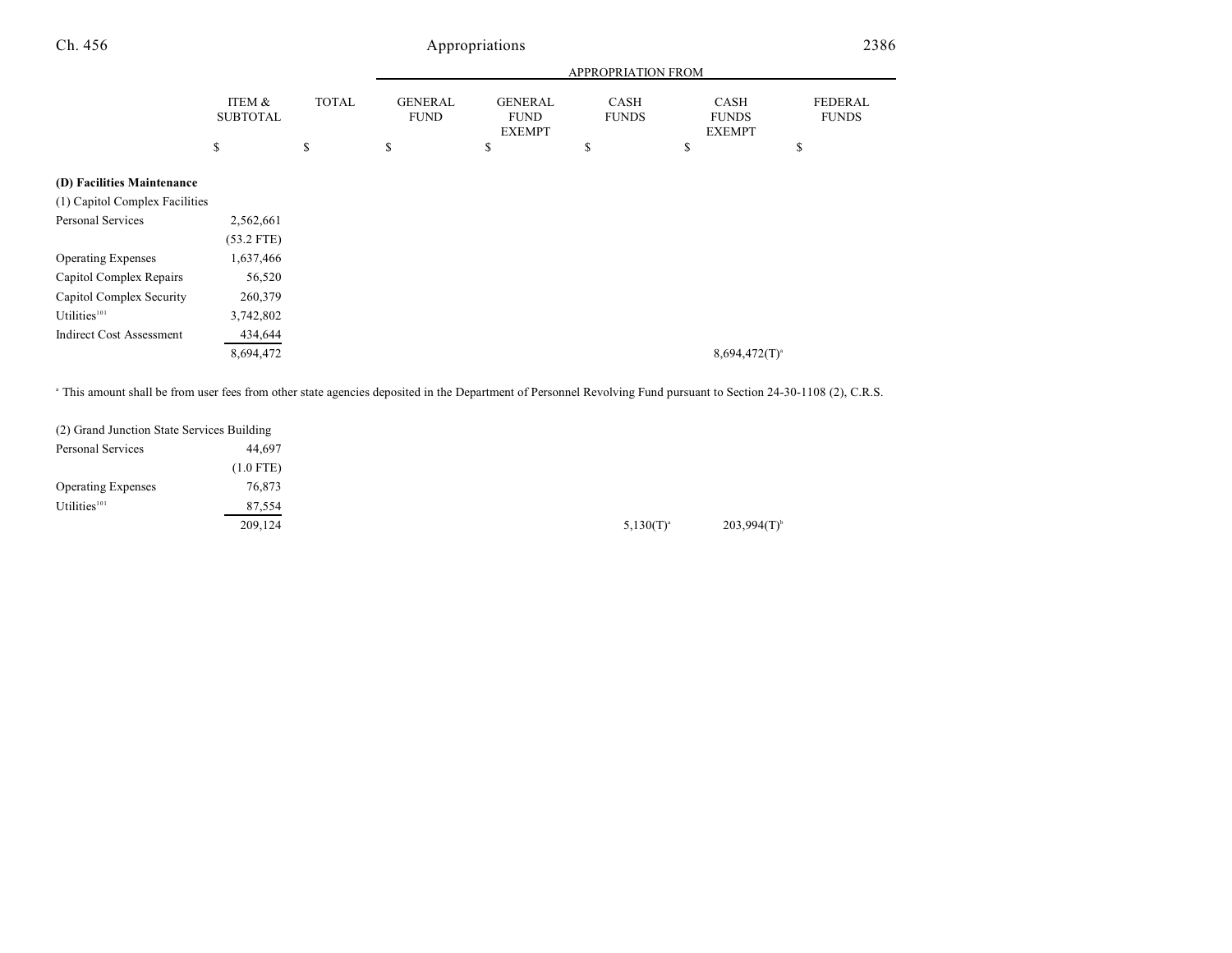<sup>a</sup> This amount shall be from user fees from non-state agencies and from enterprises within other state agencies deposited in the Department of Personnel Revolving Fund pursuant to Section 24-30-1108 (2), C.R.S.

<sup>b</sup> This amount shall be from user fees from other agencies deposited in the Department of Personnel Revolving Fund pursuant to Section 24-30-1108 (2), C.R.S.

| (3) Camp George West      |             |  |                 |                  |
|---------------------------|-------------|--|-----------------|------------------|
| Personal Services         | 61,572      |  |                 |                  |
|                           | $(1.0$ FTE) |  |                 |                  |
| <b>Operating Expenses</b> | 166,281     |  |                 |                  |
| Utilities <sup>101</sup>  | 434,350     |  |                 |                  |
|                           | 662,203     |  | $48,950(T)^{a}$ | $613,253(T)^{b}$ |

<sup>a</sup> This amount shall be from user fees from non-state agencies and from enterprises within other state agencies deposited in the Department of Personnel Revolving Fund pursuant to Section 24-30-1108 (2), C.R.S. For informational purposes, it is estimated that this amount shall be from lease and utility payments transferred from Correctional Industries.

<sup>b</sup> This amount shall be from user fees from other state agencies deposited in the Department of Personnel Revolving Fund pursuant to Section 24-30-1108 (2), C.R.S.

56,609,901 57,406,632

#### **(5) FINANCE AND PROCUREMENT**

| (A) State Controller's Office and Procurement Services |              |        |                   |                     |  |  |  |  |
|--------------------------------------------------------|--------------|--------|-------------------|---------------------|--|--|--|--|
| Personal Services                                      | 2,916,278    | 70.650 | $409.082(T)^{3}$  | $2,436,546^{\circ}$ |  |  |  |  |
|                                                        | $(35.5$ FTE) |        |                   |                     |  |  |  |  |
| <b>Operating Expenses</b>                              | 142,176      |        | $142, 176(T)^{a}$ |                     |  |  |  |  |
|                                                        | 3,058,454    |        |                   |                     |  |  |  |  |

<sup>a</sup> These amounts shall be from statewide indirect cost recoveries from the Department of Higher Education.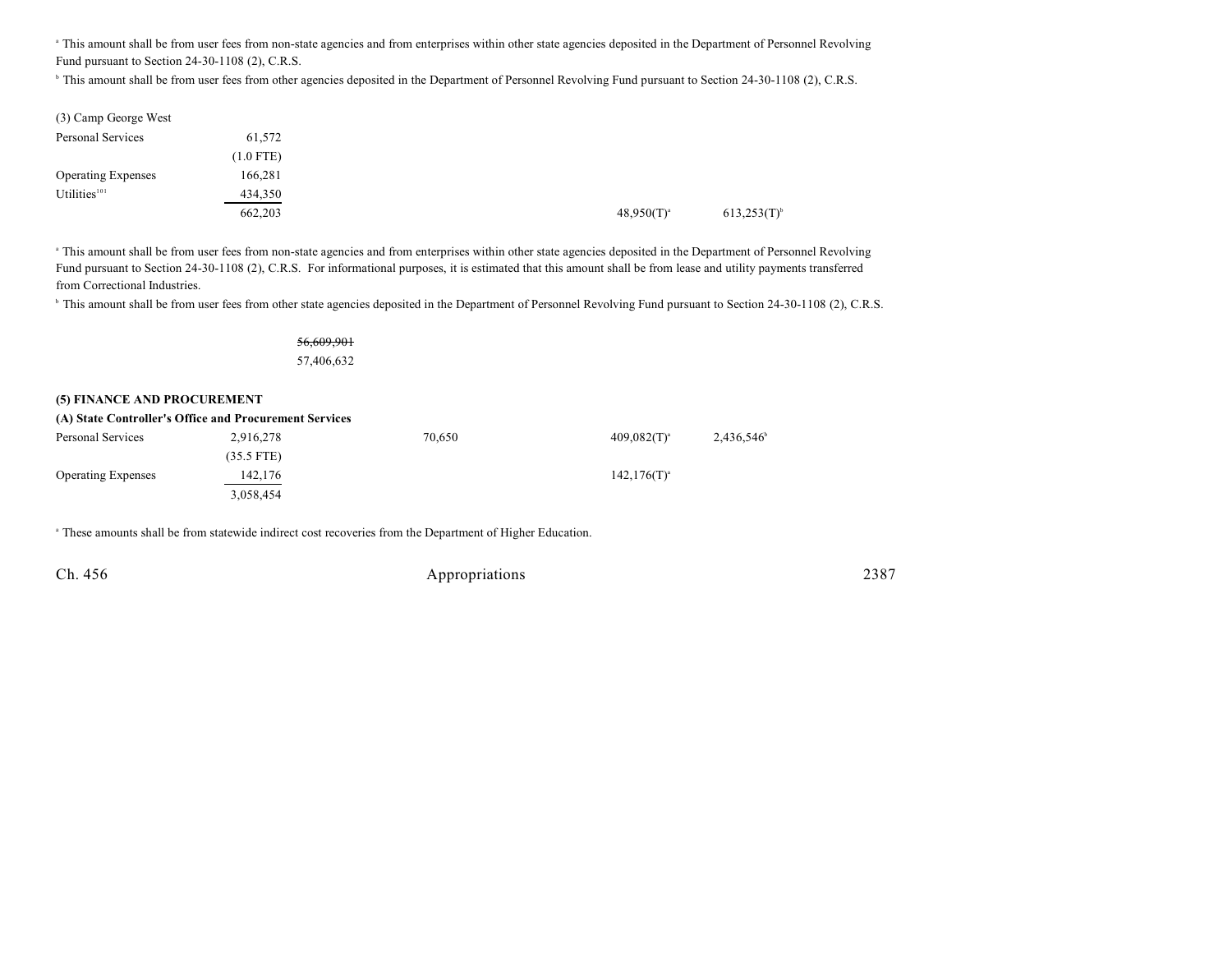|                 |              |             |                | APPROPRIATION FROM |               |                |
|-----------------|--------------|-------------|----------------|--------------------|---------------|----------------|
| ITEM &          | <b>TOTAL</b> | GENERAL     | <b>GENERAL</b> | <b>CASH</b>        | CASH          | <b>FEDERAL</b> |
| <b>SUBTOTAL</b> |              | <b>FUND</b> | <b>FUND</b>    | <b>FUNDS</b>       | <b>FUNDS</b>  | <b>FUNDS</b>   |
|                 |              |             | <b>EXEMPT</b>  |                    | <b>EXEMPT</b> |                |
|                 |              |             |                |                    |               |                |

<sup>b</sup> Of this amount, \$1,528,424 shall be from rebates received from the Procurement Card Program, \$863,122(T) shall be from statewide indirect cost recoveries from the Department of Labor and Employment, \$25,000 shall be from the reserve balance of the Debt Collection Fund created in Section 24-30-202.4 (3) (e), C.R.S., and \$20,000 shall be from the reserve balance of the Supplier Database Cash Fund created in Section 24-102-202.5 (2) (a), C.R.S.

#### **(B) Supplier Database**

| Personal Services         | 178.716 | $178,716^{\circ}$ |
|---------------------------|---------|-------------------|
|                           |         | $(3.0$ FTE)       |
| <b>Operating Expenses</b> | 43.382  | $43.382^{\circ}$  |
|                           | 222,098 |                   |

<sup>a</sup> These amounts shall be from the Supplier Database Cash Fund created in Section 24-102-202.5 (2) (a), C.R.S.

## **(C) Collections Services**

| Personal Services               | 771.949      |
|---------------------------------|--------------|
|                                 | $(17.0$ FTE) |
| <b>Operating Expenses</b>       | 347,585      |
| Collection of Debts Due to the  |              |
| <b>State</b>                    | 20,702       |
| Private Collection Agency Fees  | 875,000      |
| <b>Indirect Cost Assessment</b> | 172,089      |
|                                 | 2,187,325    |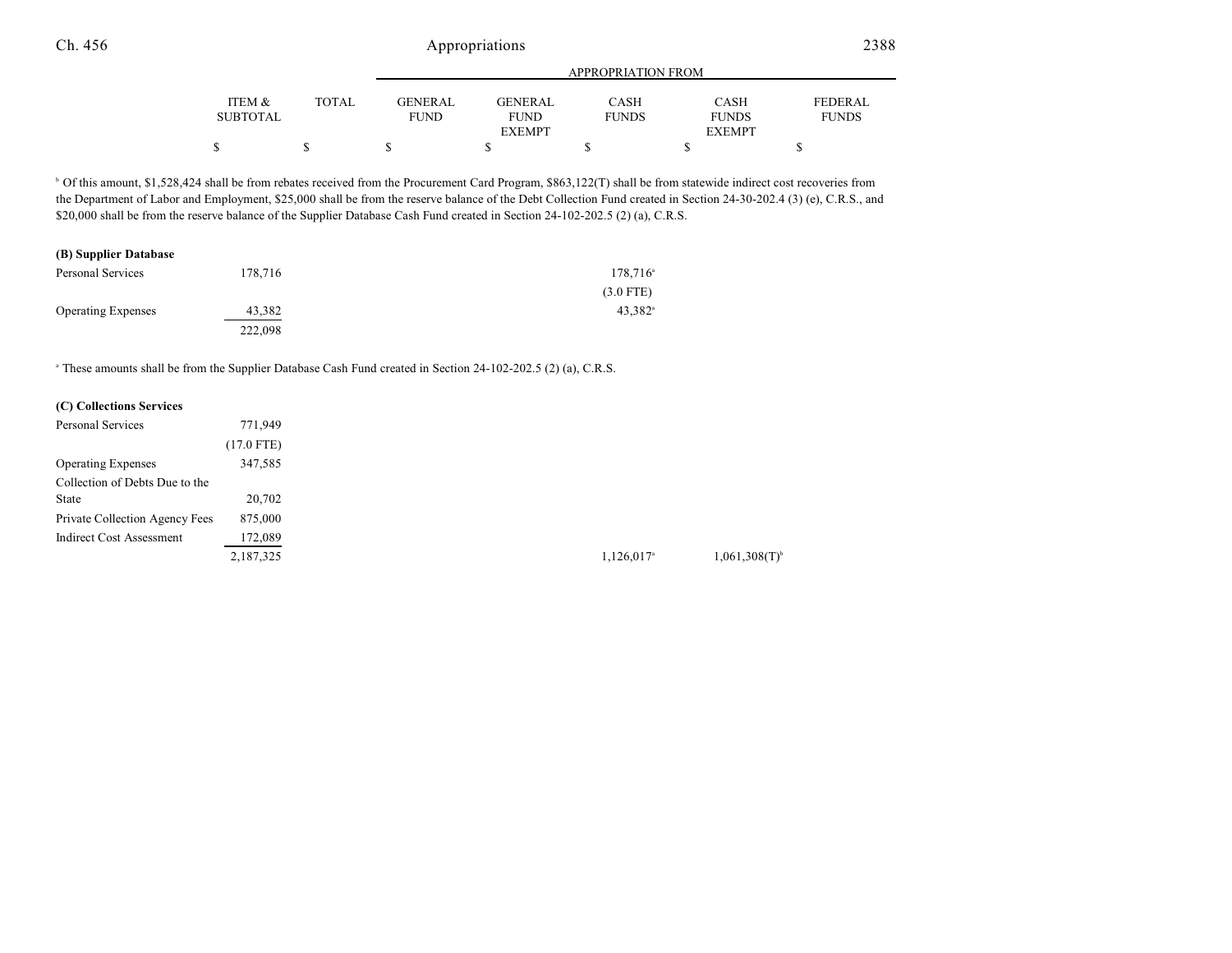<sup>a</sup> This amount shall be from collection fees assessed to individuals.

 $\,^{\circ}$  This amount shall be from collection receipts previously booked as cash.

| (D) Real Estate Services Program<br>Coordination of Capital<br>Construction, Controlled<br>Maintenance Requests, and |           |                                                                                                                                                                                                                               |                  |                  |
|----------------------------------------------------------------------------------------------------------------------|-----------|-------------------------------------------------------------------------------------------------------------------------------------------------------------------------------------------------------------------------------|------------------|------------------|
| Building Lease Review <sup>101</sup>                                                                                 | 505,504   | 248,748                                                                                                                                                                                                                       | $134,673(T)^{a}$ | $122,083(T)^{6}$ |
|                                                                                                                      |           | $(6.0$ FTE)                                                                                                                                                                                                                   |                  |                  |
|                                                                                                                      |           | <sup>a</sup> This amount shall be from statewide indirect cost recoveries from the Department of Higher Education.<br><sup>b</sup> This amount shall be from statewide indirect cost recoveries from the Department of State. |                  |                  |
|                                                                                                                      | 5,973,381 |                                                                                                                                                                                                                               |                  |                  |

#### **(6) DIVISION OF INFORMATION TECHNOLOGY (A) Administration**

| (A) Administration        |             |
|---------------------------|-------------|
| Personal Services         | 390.675     |
|                           | $(6.0$ FTE) |
| <b>Operating Expenses</b> | 6,450       |
|                           | 397,125     |
|                           |             |

This amount shall be from user fees from other state agencies deposited in the Telecommunications Revolving Fund pursuant to Section 24-30-908 (1), C.R.S., and the Computer Services Revolving Fund created in Section 24-30-1606 (2), C.R.S.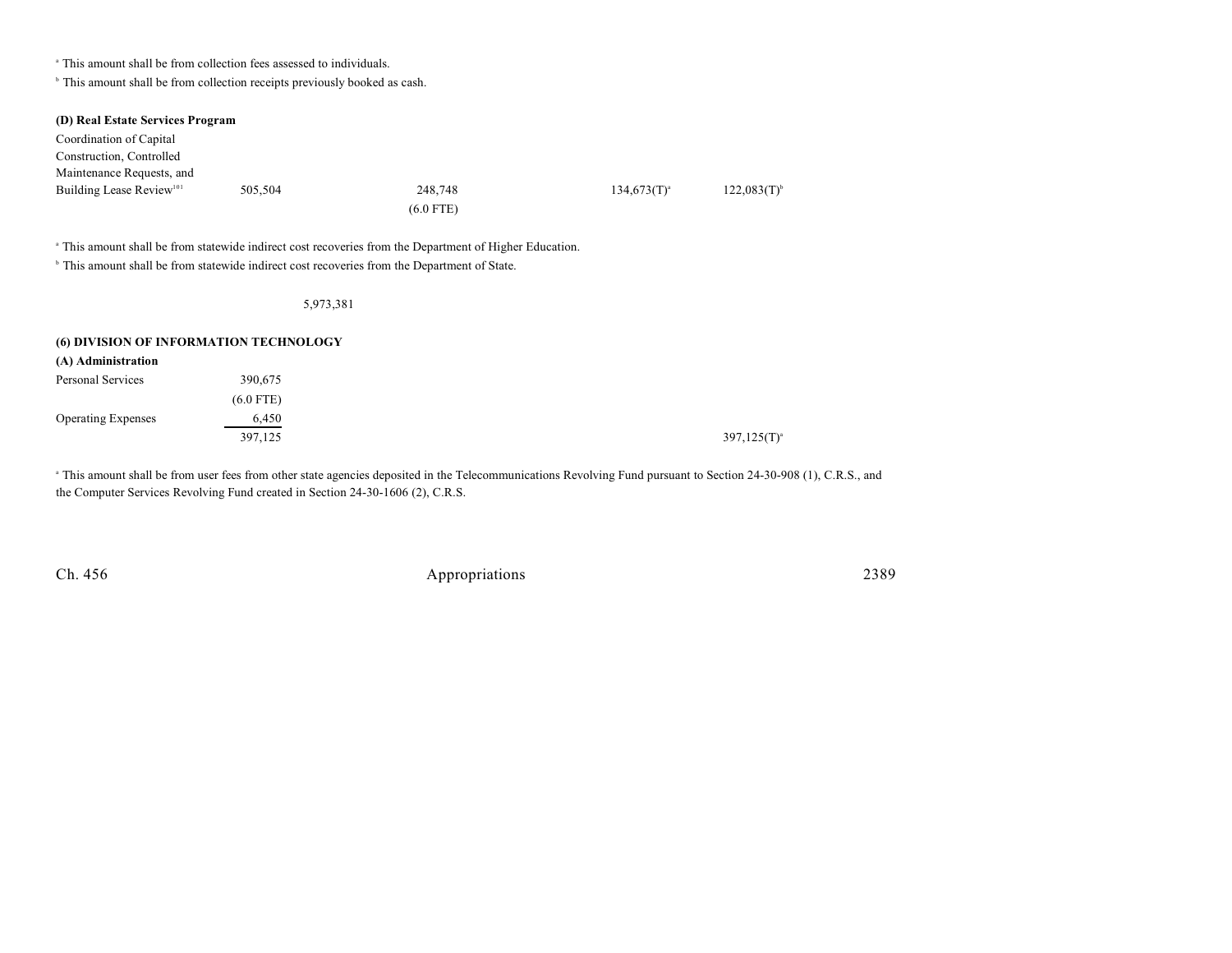| Ch. 456                   |                           |              |                               | Appropriations                                 |                             |                                              | 2390                    |
|---------------------------|---------------------------|--------------|-------------------------------|------------------------------------------------|-----------------------------|----------------------------------------------|-------------------------|
|                           |                           |              |                               |                                                | <b>APPROPRIATION FROM</b>   |                                              |                         |
|                           | ITEM &<br><b>SUBTOTAL</b> | <b>TOTAL</b> | <b>GENERAL</b><br><b>FUND</b> | <b>GENERAL</b><br><b>FUND</b><br><b>EXEMPT</b> | <b>CASH</b><br><b>FUNDS</b> | <b>CASH</b><br><b>FUNDS</b><br><b>EXEMPT</b> | FEDERAL<br><b>FUNDS</b> |
|                           | \$                        | \$           | \$                            | \$                                             | \$                          | \$                                           | \$                      |
| (B) Customer Services     |                           |              |                               |                                                |                             |                                              |                         |
| <b>Personal Services</b>  | 872,264                   |              |                               |                                                |                             |                                              |                         |
|                           | $(12.0$ FTE)              |              |                               |                                                |                             |                                              |                         |
| <b>Operating Expenses</b> | 14,625                    |              |                               |                                                |                             |                                              |                         |
|                           | 886,889                   |              |                               |                                                |                             | $886,889(T)^a$                               |                         |

<sup>a</sup> This amount shall be from user fees from other state agencies deposited in the Telecommunications Revolving Fund pursuant to Section 24-30-908 (1), C.R.S., and the Computer Services Revolving Fund created in Section 24-30-1606 (2), C.R.S.

| (C) Order Billing         |              |
|---------------------------|--------------|
| Personal Services         | 630.972      |
|                           | $(10.0$ FTE) |
| <b>Operating Expenses</b> | 10,750       |
|                           | 641,722      |

<sup>a</sup> This amount shall be from user fees from other state agencies deposited in the Telecommunications Revolving Fund pursuant to Section 24-30-908 (1), C.R.S.

## **(D) Communications Services**

| Personal Services         | 3,412,978    |
|---------------------------|--------------|
|                           | $(46.0$ FTE) |
| <b>Operating Expenses</b> | 134,631      |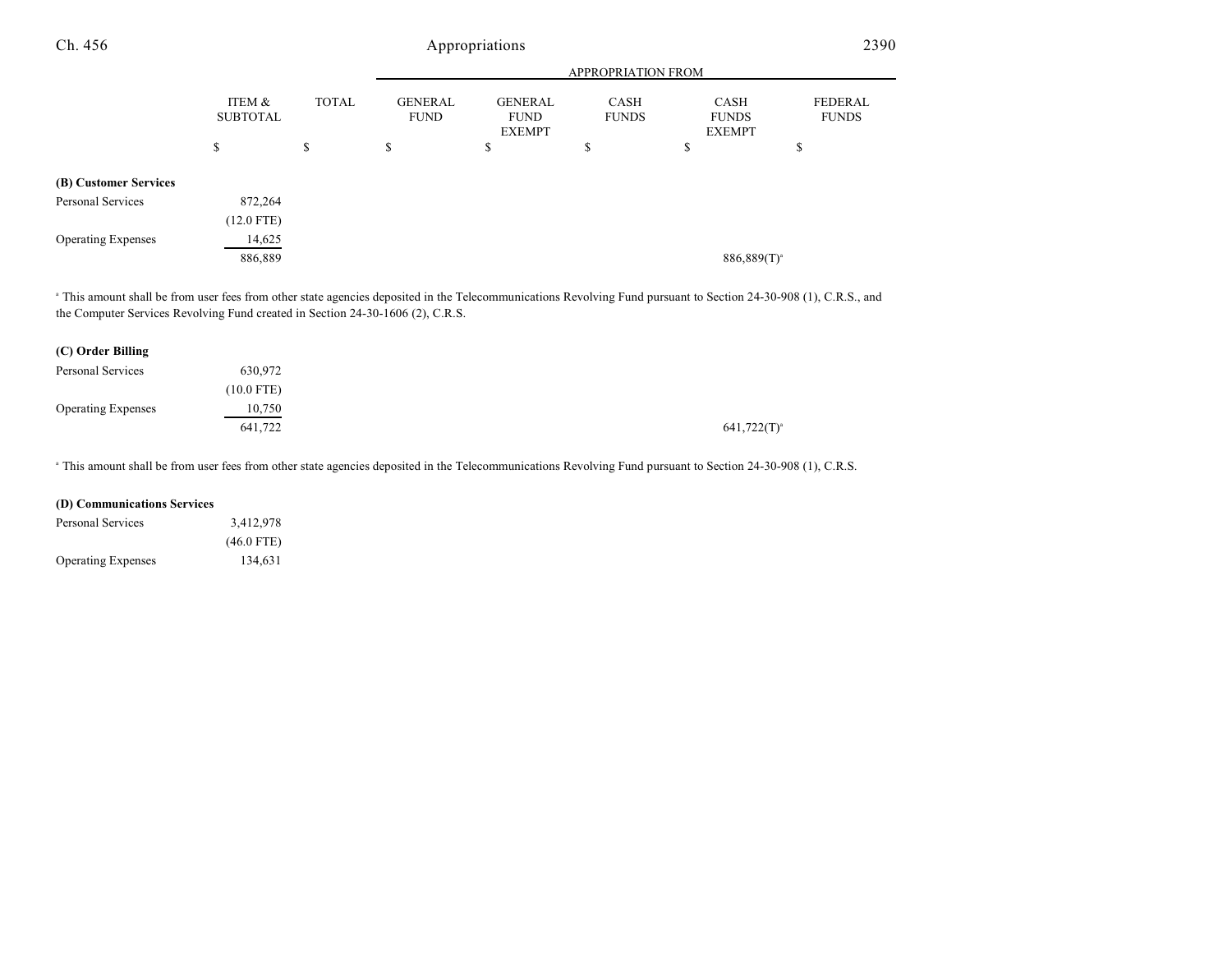| Training                        | 22,000    |                  |                        |                   |
|---------------------------------|-----------|------------------|------------------------|-------------------|
| Utilities                       | 165,002   |                  |                        |                   |
| Snocat Replacement              | 230,520   |                  |                        |                   |
| Local Systems Development       | 121,000   |                  |                        |                   |
| <b>Indirect Cost Assessment</b> | 342,402   |                  |                        |                   |
|                                 | 4,428,533 | $449,248(T)^{a}$ | 3,858,285 <sup>b</sup> | $121,000^{\circ}$ |

Of this amount, \$447,082 shall be from the Division of Wildlife, and \$2,166 shall be from the Colorado State Lottery. <sup>a</sup>

<sup>b</sup> Of this amount, \$3,048,490(T) shall be from user fees from other state agencies, \$743,644 shall be from the reserve balance of the Public Safety Communications Trust Fund pursuant to Section 24-30-908.5, C.R.S., and \$66,151(T) shall be from the Department of Public Health and Environment from unexpended moneys in the Emergency Medical Services Account within the Highway Users Tax Fund that are not distributed to counties pursuant to Section 25-3.5-603 (3), C.R.S.

<sup>e</sup> This amount reflects funds anticipated to be received from the National Oceanic and Atmospheric Administration and is shown for informational purposes only.

| (E) Network Services          |              |
|-------------------------------|--------------|
| Personal Services             | 1,437,446    |
|                               | $(17.0$ FTE) |
| <b>Operating Expenses</b>     | 15,657,556   |
| Toll-free Telephone Access to |              |
| Members of the General        |              |
| Assembly                      | 25,000       |
|                               | 17,120,002   |

<sup>a</sup> This amount shall be from user fees from non-state agencies deposited in the Telecommunications Revolving Fund pursuant to Section 24-30-908 (1), C.R.S. Of this amount, it is estimated that \$1,200,000 shall be from user fees from non-state agencies, \$360,340(T) shall be from the Division of Wildlife, \$233,586(T) shall be from the Colorado State Lottery, and \$56,013(T) shall be from Correctional Industries.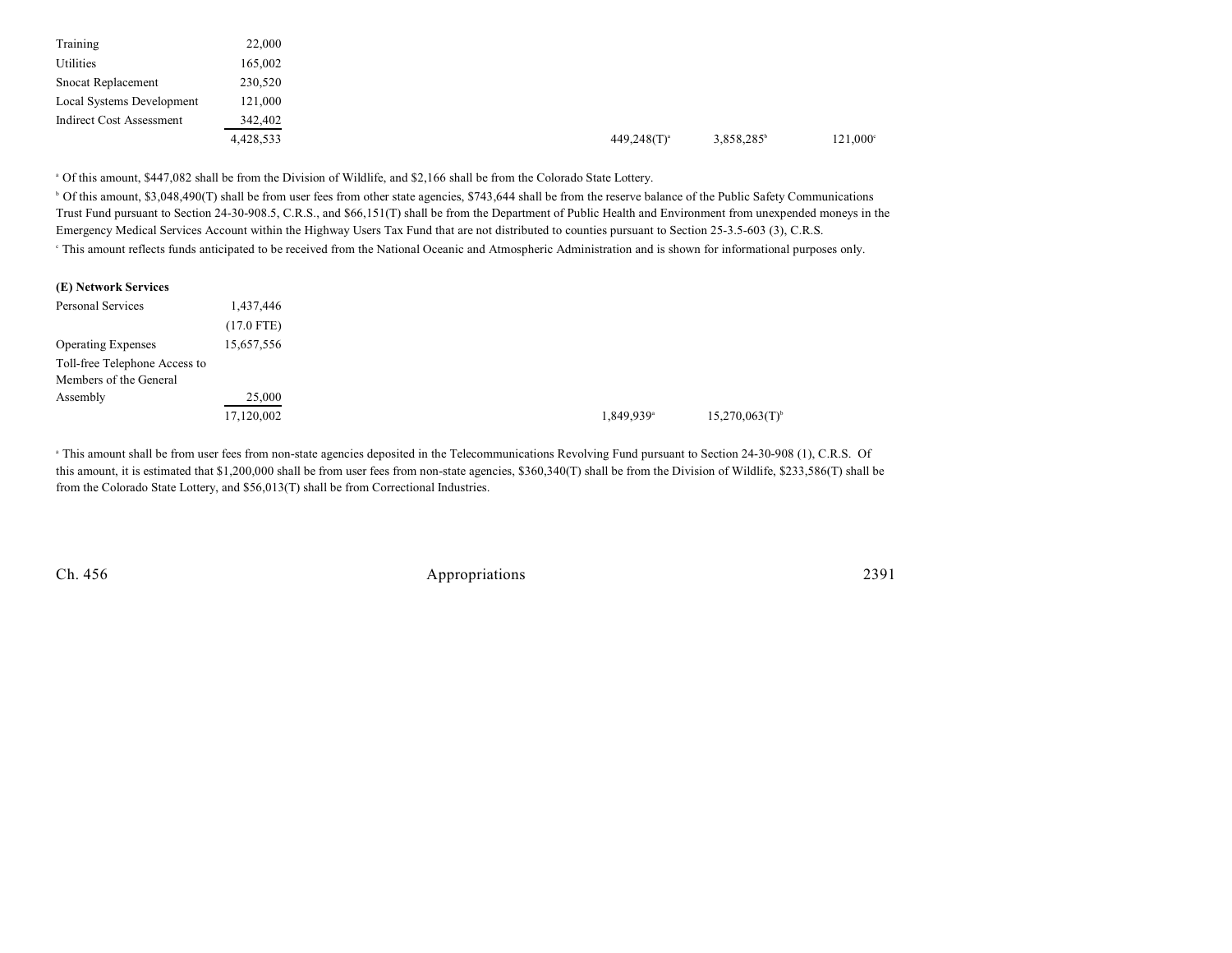|                 |       |                |                | <b>APPROPRIATION FROM</b> |               |              |
|-----------------|-------|----------------|----------------|---------------------------|---------------|--------------|
| ITEM &          | TOTAL | <b>GENERAL</b> | <b>GENERAL</b> | <b>CASH</b>               | <b>CASH</b>   | FEDERAL      |
| <b>SUBTOTAL</b> |       | <b>FUND</b>    | <b>FUND</b>    | <b>FUNDS</b>              | <b>FUNDS</b>  | <b>FUNDS</b> |
|                 |       |                | <b>EXEMPT</b>  |                           | <b>EXEMPT</b> |              |
|                 |       |                |                |                           |               |              |

<sup>b</sup> This amount shall be from user fees from other state agencies deposited in the Telecommunications Revolving Fund pursuant to Section 24-30-908 (1), C.R.S. For informational purposes, of this amount, \$15,245,063 shall be from user fees transferred from other state agencies and \$25,000 shall be transferred from the Legislative Department.

| (F) Computer Services            |              |
|----------------------------------|--------------|
| <b>Personal Services</b>         | 2,600,164    |
|                                  | $(40.8$ FTE) |
| <b>Operating Expenses</b>        | 6,181,350    |
| Rental, Lease, or Lease/Purchase |              |
| of Central Processing Unit       | 336,034      |
| Indirect Cost Assessment         | 467,949      |
|                                  | 9,585,497    |

<sup>a</sup> This amount shall be from user fees from non-state agencies deposited in the Computer Services Revolving Fund pursuant to Section 24-30-1606 (2), C.R.S. Of this amount, it is estimated that \$120,720(T) shall be from the Division of Wildlife, \$4,689(T) shall be transferred from the Colorado State Lottery, and \$2,333 shall be from various local governments.

<sup>b</sup> This amount shall be from user fees from state agencies deposited in the Computer Services Revolving Fund pursuant to Section 24-30-1606 (2), C.R.S.

#### **(G) Information and Archival Services**

| Personal Services         | 474,800     |
|---------------------------|-------------|
|                           | $(9.0$ FTE) |
| <b>Operating Expenses</b> | 56,794      |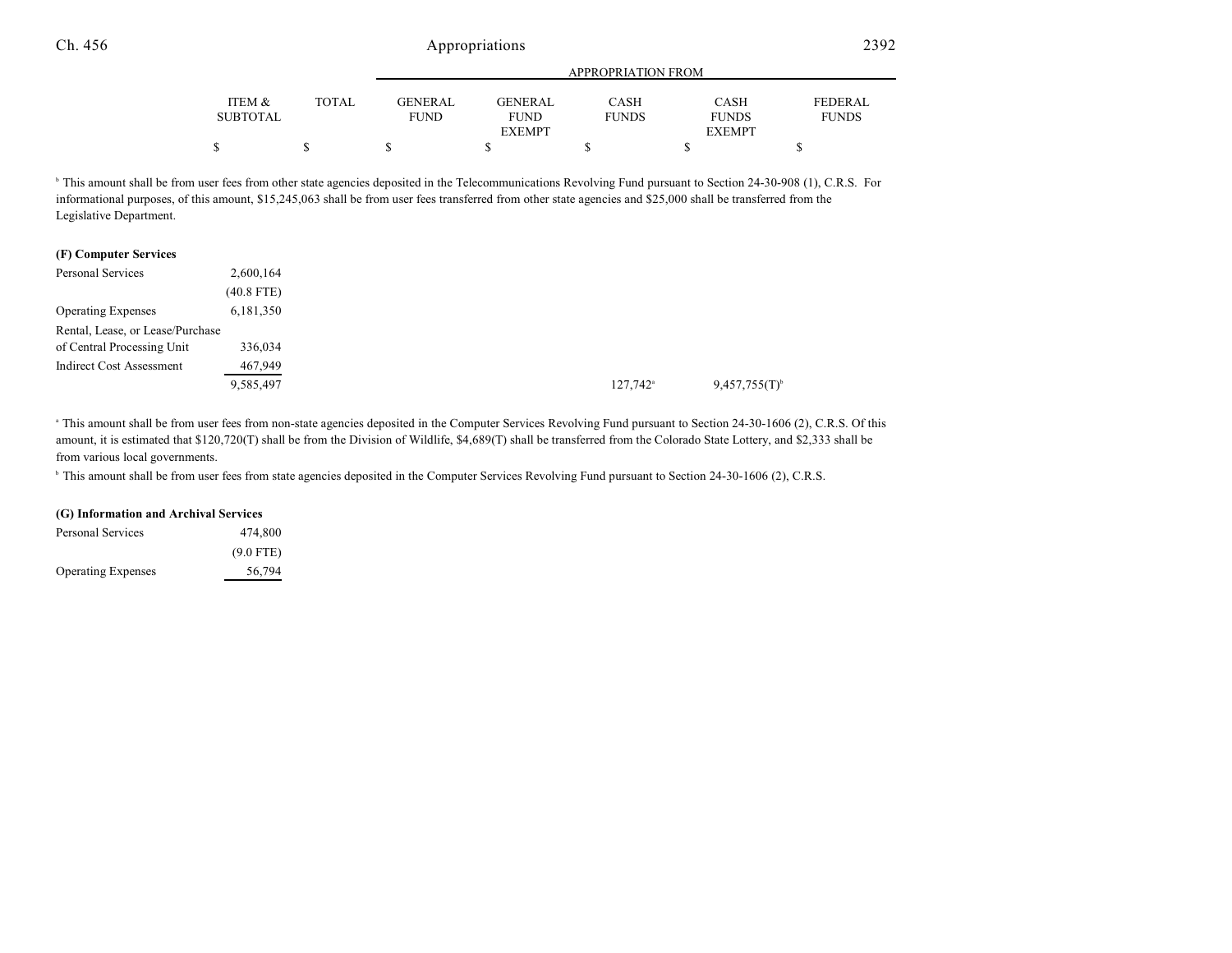| 531,594 | 408,256 | 79.064 <sup>a</sup> | $44,274(T)^{6}$ |
|---------|---------|---------------------|-----------------|
|         |         |                     |                 |

<sup>a</sup> This amount shall be from user fees from non-state agencies.

<sup>b</sup> This amount shall be from user fees from state agencies.

| (H) Technology Management Unit |              |           |  |  |  |
|--------------------------------|--------------|-----------|--|--|--|
| <b>Personal Services</b>       | 2,746,485    |           |  |  |  |
|                                | $(34.5$ FTE) |           |  |  |  |
| <b>Operating Expenses</b>      | 295,871      |           |  |  |  |
|                                | 3,042,356    | 3,042,356 |  |  |  |

36,633,718

## **(7) ADMINISTRATIVE COURTS**

| Personal Services         | 2,945,676    |           |                       |                             |
|---------------------------|--------------|-----------|-----------------------|-----------------------------|
|                           | $(39.0$ FTE) |           |                       |                             |
| <b>Operating Expenses</b> | 137,042      |           |                       |                             |
| Indirect Cost Assessment  | 290,513      |           |                       |                             |
|                           |              | 3,373,231 | $28,689$ <sup>a</sup> | $3,344,542(T)$ <sup>b</sup> |

<sup>a</sup> This amount shall be from user fees from non-state agencies.

<sup>b</sup> This amount shall be from user fees from state agencies.

## **TOTALS PART XV**

| $(PERSONNEL)^{2,3}$ | \$162,229,117 | \$7,274,376    | \$12,153,774*              | \$142,679,967*              | \$121,000 |
|---------------------|---------------|----------------|----------------------------|-----------------------------|-----------|
|                     | \$171,571,785 | \$9,372,441    | $$12,559,141$ <sup>a</sup> | $$149,519,203$ <sup>a</sup> |           |
|                     |               |                |                            |                             |           |
|                     |               |                |                            |                             |           |
| Ch. 456             |               | Appropriations |                            |                             | 2393      |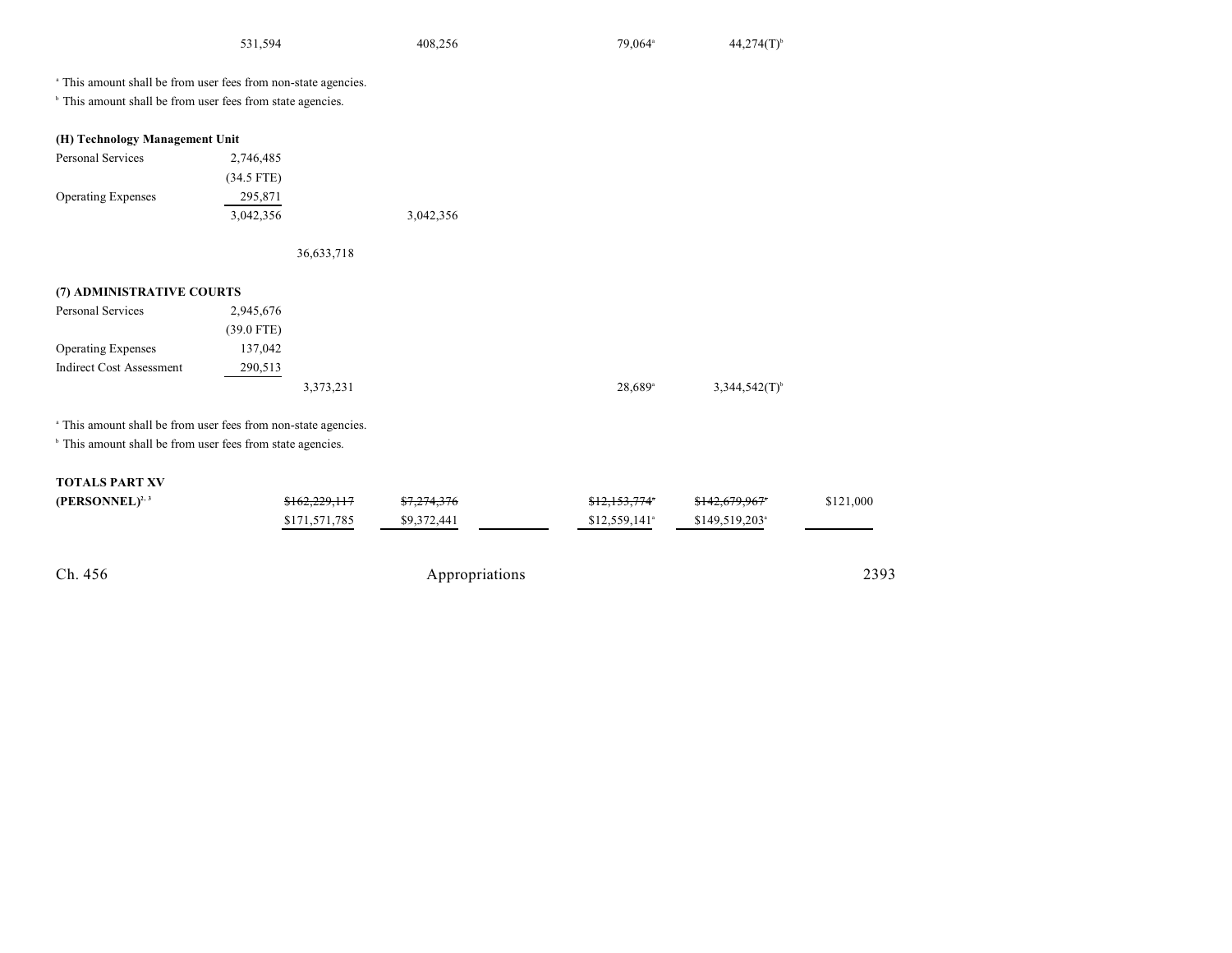$^{\circ}$  Of these amounts,  $$147,201,103$  \$154,445,706 contains a (T) notation.

**FOOTNOTES** -- The following statements are referenced to the numbered footnotes throughout section 2.

- 2 All Departments, Totals -- The General Assembly requests that copies of all reports requested in other footnotes contained in this act be delivered to the Joint Budget Committee and the majority and minority leadership in each house of the General Assembly. Until such time as the Secretary of State publishes the code of Colorado regulations and the Colorado register in electronic form pursuant to section 24-4-103 (11) (b), C.R.S., each principal department of the state is requested to produce its rules in an electronic format that is suitable for public access through electronic means. Such rules in such format should be submitted to the Office of Legislative Legal Services for publishing on the Internet. Alternatively, the Office of Legislative Legal Services may provide links on its internet web site to such rules. It is the intent of the General Assembly that this be done within existing resources.
- 3 (Governor lined through this provision. See L. 2006, p. 2896.)
- 14 (Governor lined through this provision. See L. 2006, p. 2901.)
- 100a (Governor lined through this provision. See L. 2006, p. 2921.)
- 101 (Governor lined through this provision. See L. 2006, p. 2922.)

**SECTION 2.** Part XV (4) (C) and the affected totals of section 2 of chapter 354, Session Laws of Colorado 2005, as amended by section 1 of chapter 383, Session Laws of Colorado 2006, are amended to read:

Section 2. **Appropriation.**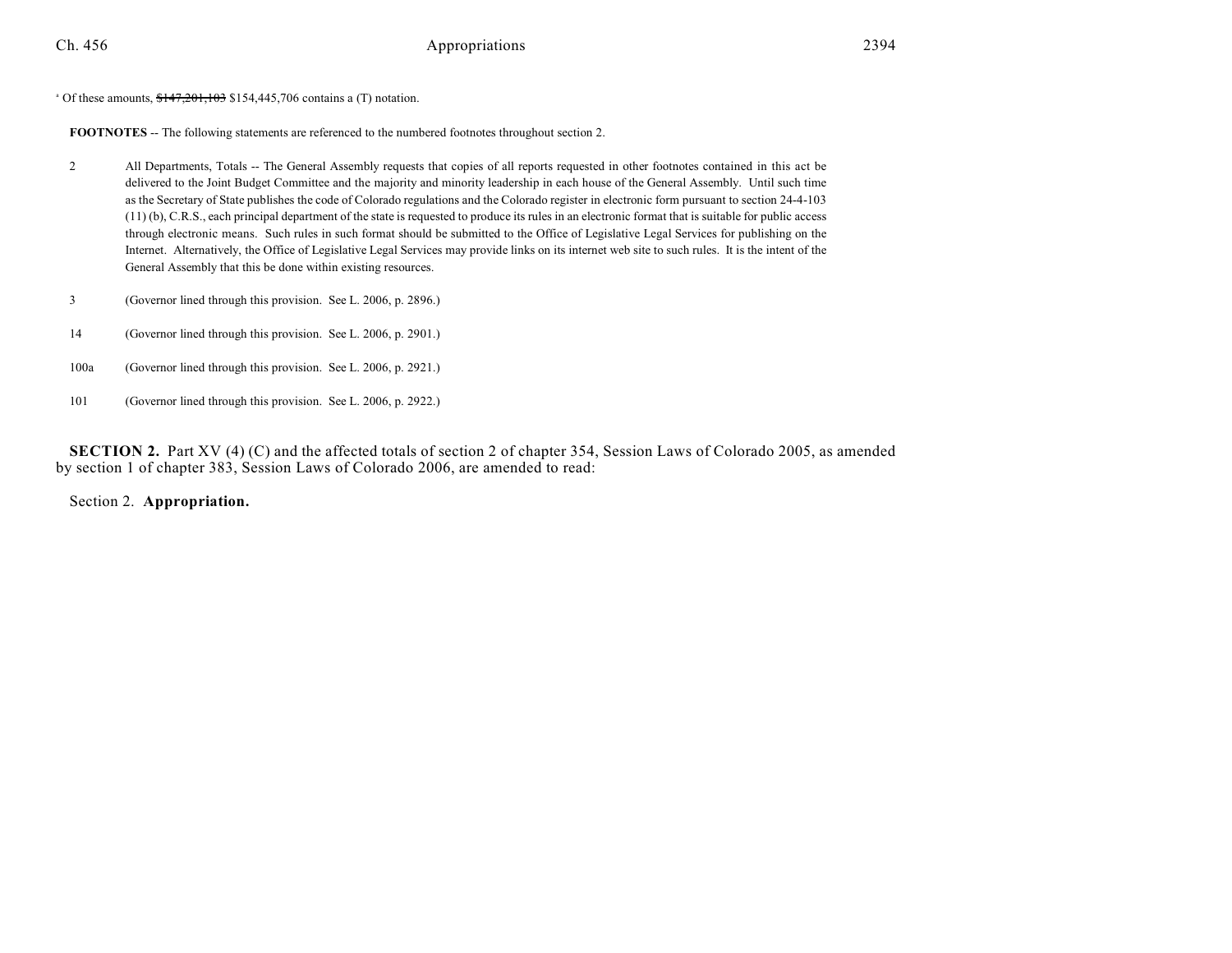|                 |              | APPROPRIATION FROM |                |              |               |              |
|-----------------|--------------|--------------------|----------------|--------------|---------------|--------------|
|                 |              |                    |                |              |               |              |
| ITEM &          | <b>TOTAL</b> | <b>GENERAL</b>     | <b>GENERAL</b> | <b>CASH</b>  | CASH          | FEDERAL      |
| <b>SUBTOTAL</b> |              | <b>FUND</b>        | <b>FUND</b>    | <b>FUNDS</b> | <b>FUNDS</b>  | <b>FUNDS</b> |
|                 |              |                    | <b>EXEMPT</b>  |              | <b>EXEMPT</b> |              |
|                 |              |                    |                |              |               |              |

## **PART XV DEPARTMENT OF PERSONNEL AND ADMINISTRATION**

## **(4) CENTRAL SERVICES**

|                                 | (C) Fleet Management Program and Motor Pool Services |                    |
|---------------------------------|------------------------------------------------------|--------------------|
| Personal Services               | 761.941                                              |                    |
|                                 | $(16.0$ FTE)                                         |                    |
| <b>Operating Expenses</b>       | 16,155,187                                           |                    |
|                                 | 16,379,331                                           |                    |
| Vehicle Replacement Lease,      |                                                      |                    |
| Purchase or Lease/Purchase      | 12,567,056                                           |                    |
| <b>Indirect Cost Assessment</b> | 610,215                                              |                    |
|                                 | 30,094,399                                           | $1,847,561(T)^{a}$ |
|                                 | 30,318,543                                           |                    |

<sup>a</sup> This amount shall be from user fees from enterprises within other state agencies deposited in the Motor Fleet Management Fund pursuant to Section 24-30-1115, C.R.S. Of this amount, it is estimated that \$1,611,427 shall be from the Division of Wildlife, \$181,492 shall be from user fees from the Colorado State Lottery, and \$54,642 shall be from the Department of Corrections.

<sup>b</sup> Of this amount, \$27,546,838(T) 27,770,982(T) shall be from user fees from other agencies deposited in the Motor Fleet Management Fund pursuant to Section 24-30-1115, C.R.S., and \$700,000 shall be from the Motor Fleet Management Fund reserve balance pursuant to Section 24-30-1115, C.R.S.

Ch. 456 Appropriations 2395

eri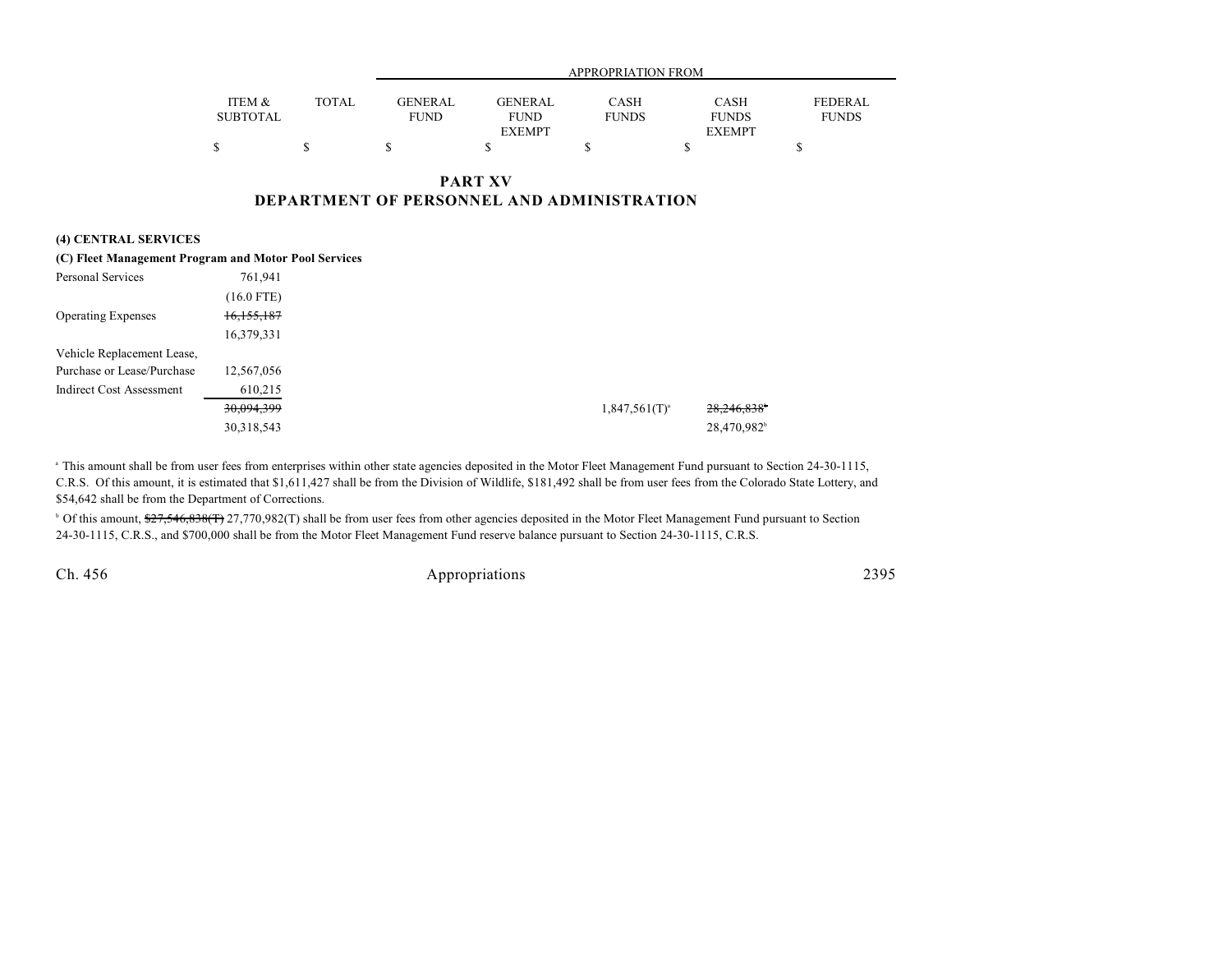| Ch. 456                                 |                           |                                |                               | Appropriations                                 |                             |                                              | 2396                           |
|-----------------------------------------|---------------------------|--------------------------------|-------------------------------|------------------------------------------------|-----------------------------|----------------------------------------------|--------------------------------|
|                                         |                           |                                |                               |                                                | APPROPRIATION FROM          |                                              |                                |
|                                         | ITEM &<br><b>SUBTOTAL</b> | <b>TOTAL</b>                   | <b>GENERAL</b><br><b>FUND</b> | <b>GENERAL</b><br><b>FUND</b><br><b>EXEMPT</b> | <b>CASH</b><br><b>FUNDS</b> | <b>CASH</b><br><b>FUNDS</b><br><b>EXEMPT</b> | <b>FEDERAL</b><br><b>FUNDS</b> |
|                                         | \$                        | \$                             | \$                            | \$                                             | \$                          | \$                                           | \$                             |
| <b>TOTALS PART XV</b><br>(PERSONNEL AND |                           |                                |                               |                                                |                             |                                              |                                |
| <b>ADMINISTRATION)</b> <sup>4,5</sup>   |                           | \$159,622,213<br>\$159,846,357 | \$8,266,947                   |                                                | $$11,484,436$ <sup>a</sup>  | \$139,749,830<br>\$139,973,974 <sup>a</sup>  | \$121,000                      |

 $^{\circ}$  Of these amounts,  $$143,692,921$  \$143,917,065 contains a (T) notation.

**SECTION 3.** Section 4 of chapter 235, Session Laws of Colorado 2006, is amended to read:

Section 4. **Appropriation.** In addition to any other appropriation, there is hereby appropriated, out of any moneys in the motor fleet management fund created in section  $24-30-1115$ ,  $24-30-1115$  (1), Colorado Revised Statutes, not otherwise appropriated, to the department of personnel, for central services, fleet management program and motor pool services, for operating expenses, for the fiscal year beginning July 1, 2006, the sum of one million eight hundred thousand dollars  $(\frac{61}{800000})$ , EIGHT HUNDRED TWENTY-TWO THOUSAND FIVE HUNDRED DOLLARS (\$822,500), or so much thereof as may be necessary, for the implementation of this act.

**SECTION 4. Appropriation.** In addition to any other appropriation, there is hereby appropriated, out of any moneys in the motor fleet management fund created in section  $24-30-1115(1)$ , Colorado Revised Statutes, not otherwise appropriated, to the department of personnel, for the fiscal year beginning July 1, 2005, the sum of four hundred thirteen thousand two hundred ninety-five dollars (\$413,295) cash funds exempt, or so much thereof as may be necessary for the payment of overexpenditures of line item appropriations contained in Part XV of section 2 of chapter 354, Session Laws of Colorado 2005, as amended by section